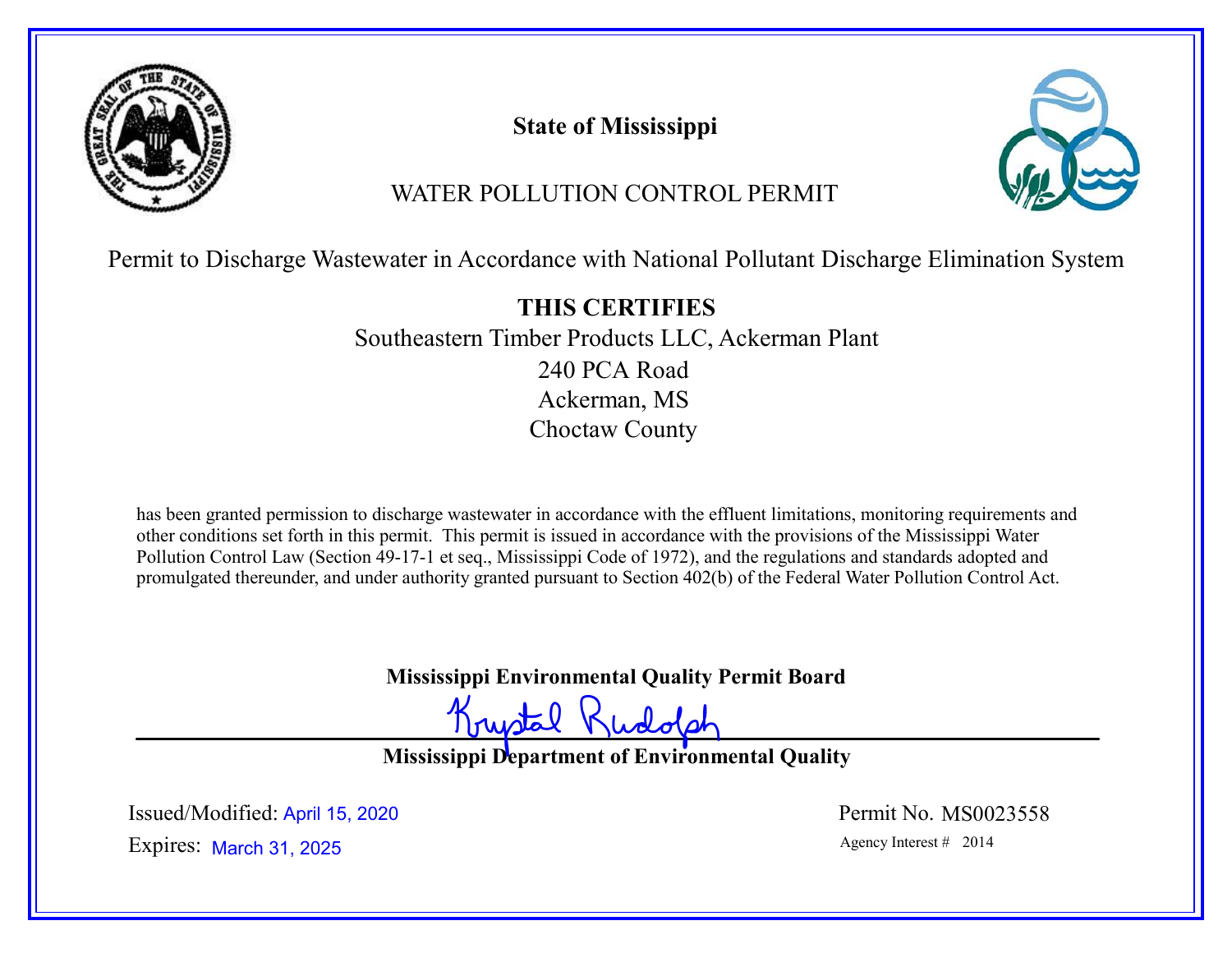## **Table of Contents**

| <b>Other Relevant Documents:</b>       |  |
|----------------------------------------|--|
| General Form 1, Form 2 C, Cover Letter |  |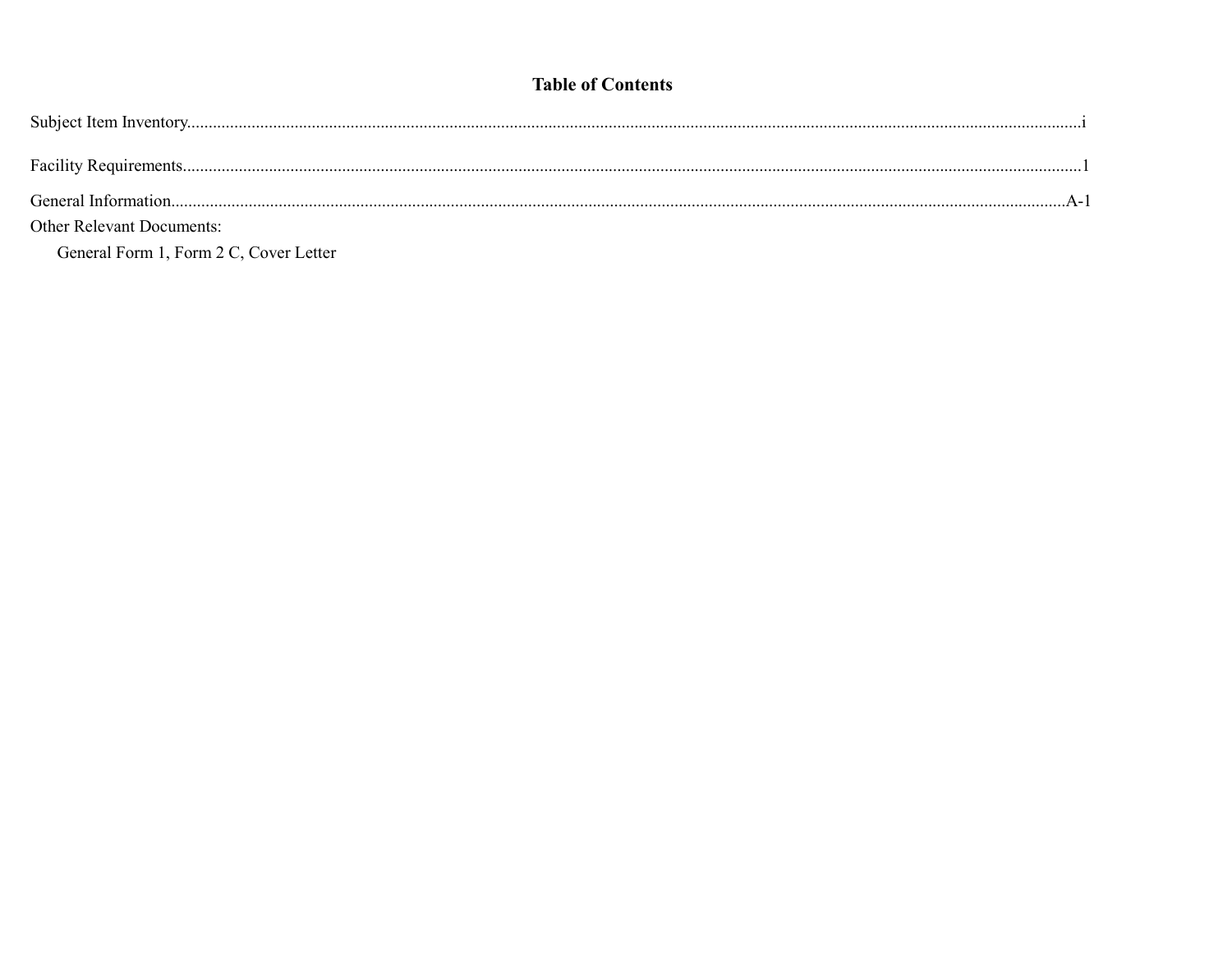Permit Number:MS0023558 Activity ID No.: PER20200001 Southeastern Timber Products LLC, Ackerman Plant Subject Item Inventory

## Subject Item Inventory:

| ID          | <i><b>Designation</b></i> | <b>Description</b>                                                                                                |
|-------------|---------------------------|-------------------------------------------------------------------------------------------------------------------|
| AI2014      | 2014                      | <sup>1</sup> Sawmill producing dimensioned kiln-dried lumber.                                                     |
| <b>RPNT</b> | MS00235580-001            | Outfall 001 (Overflow from the west log spray recirculation pond comprised of storm water and log spray run-off.) |

## Receiving Stream Relationships:

| <b>Subject Item</b>                                                                                                     |                                                | Relationship    | <b>Receiving Stream</b> |
|-------------------------------------------------------------------------------------------------------------------------|------------------------------------------------|-----------------|-------------------------|
| RPNT1 Outfall 001 (Overflow from the west log spray recirculation pond comprised of storm water and log spray run-off.) |                                                | Discharges Into | Unnamed Tributary of    |
|                                                                                                                         |                                                | Then Into       | Yockanookany River      |
| <b>KEY</b>                                                                                                              |                                                |                 |                         |
| $ACT = Activity$                                                                                                        | $AI = Agency Interest$                         |                 |                         |
| $AREA = Area$                                                                                                           | $CAFO =$ Concentrated Animal Feeding Operation |                 |                         |
| $\text{CONT} = \text{Control Device}$                                                                                   | $EQPT = Equipment$                             |                 |                         |
| $IA = Insignificant Activity$                                                                                           | $IMPD = Important$                             |                 |                         |
| $MAFO = Animal Feeding Operation$                                                                                       | $PCS = PCs$                                    |                 |                         |
| $RPNT = Release Point$                                                                                                  | $TRMT = Treatment$                             |                 |                         |

WDPT = Withdrawal Point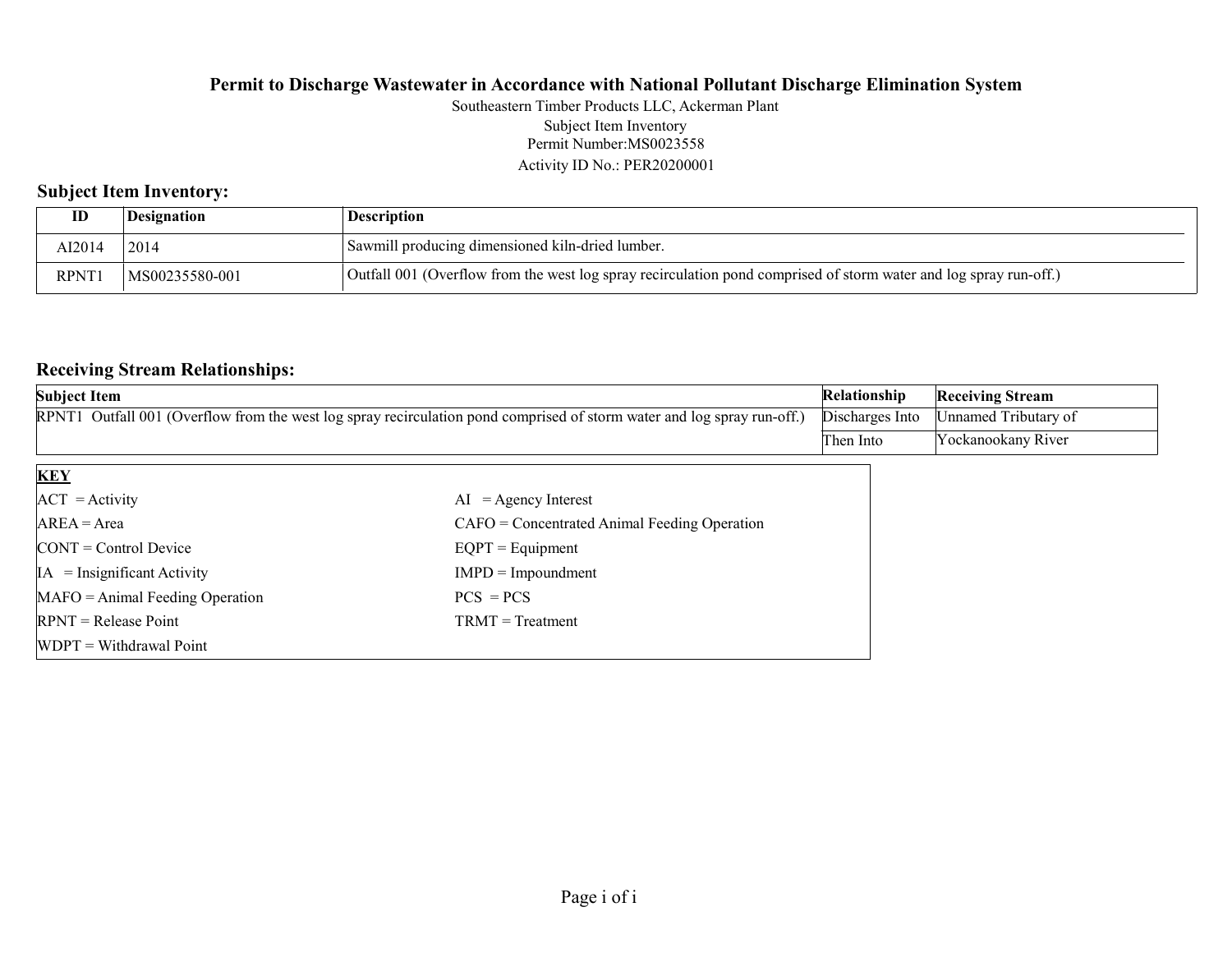## EFFLUENT LIMITATIONS AND MONITORING REQUIREMENTS

#### Outfall 001 (Overflow from the west log spray recirculation pond comprised of storm water and log spray run-off.) RPNT0000000001: MS00235580-001 Subject Item:

Such discharges shall be limited and monitored by the permittee as specified below:

|                         | <b>Discharge Limitations</b>                   |                                                       |                                             |                                      | <b>Monitoring Requirements</b>              |                                             |                                    |              |                           |                     |
|-------------------------|------------------------------------------------|-------------------------------------------------------|---------------------------------------------|--------------------------------------|---------------------------------------------|---------------------------------------------|------------------------------------|--------------|---------------------------|---------------------|
| <b>Parameter</b>        | Quantity /<br><b>Loading</b><br><b>Average</b> | <b>Quantity</b> /<br><b>Loading</b><br><b>Maximum</b> | Quantity/<br><b>Loading</b><br><b>Units</b> | Quality /<br>Conc.<br><b>Minimum</b> | <b>Quality</b> /<br>Conc.<br><b>Average</b> | <b>Quality</b> /<br>Conc.<br><b>Maximum</b> | Quality /<br>Conc.<br><b>Units</b> | Frequency    | <b>Sample Type</b>        | <b>Which Months</b> |
| Flow<br><b>Effluent</b> | Report<br>Annual<br>Average                    | Report<br>Daily<br>Maximum                            | Million<br>Gallons per<br>Day               | ******                               | ******                                      | ******                                      | ******                             | Semiannually | Instantaneous<br>Sampling | Jan-Dec             |
| pH<br><b>Effluent</b>   | ******                                         | ******                                                | ******                                      | 6.0<br>Minimum                       | ******                                      | 9.0<br>Maximum                              | SU                                 | Semiannually | Grab Sampling             | Jan-Dec             |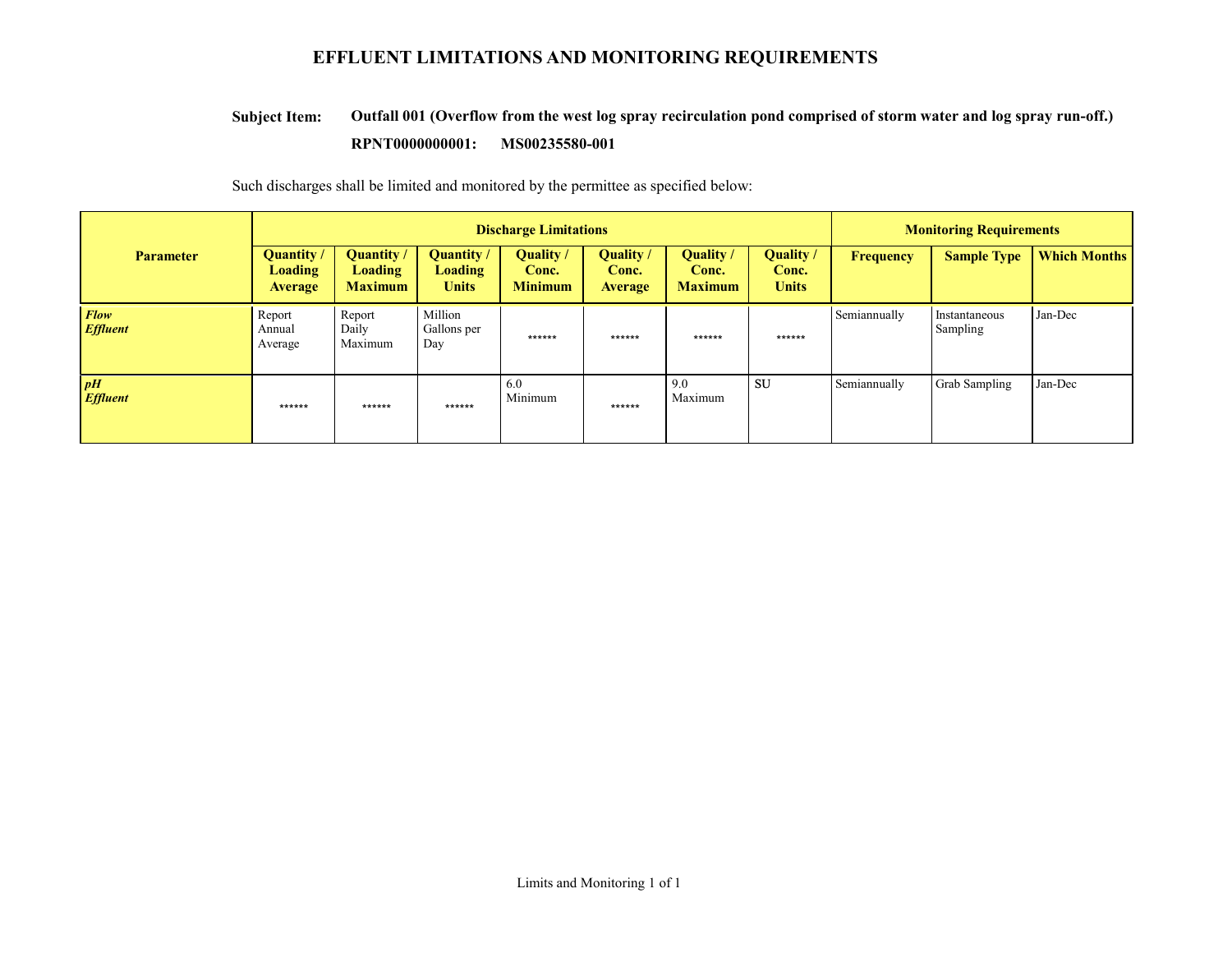Southeastern Timber Products LLC, Ackerman Plant Facility Requirements Permit Number:MS0023558 Activity ID No.: PER20200001

### AI0000002014 (2014) Sawmill producing dimensioned kiln-dried lumber.:

Limitation Requirements:

| Condition<br>No. | Parameter | Condition                                                                                                                                                                                                                                                                                              |
|------------------|-----------|--------------------------------------------------------------------------------------------------------------------------------------------------------------------------------------------------------------------------------------------------------------------------------------------------------|
| $L-1$            |           | There shall be no discharge of floating solids or visible foam in other than trace amounts. [11 Miss. Admin. Code Pt. 6, R.<br>2.2.A(2).                                                                                                                                                               |
| $L-2$            |           | The discharges shall not cause the occurrence of a visible sheen on the surface of the receiving waters. [11 Miss. Admin. Code Pt.<br>6, R. 2.2.A(2).                                                                                                                                                  |
| $L-3$            |           | Samples taken in compliance with the monitoring requirements specified in this permit shall be taken at the nearest accessible<br>point after final treatment but prior to mixing with the receiving stream or as otherwise specified in this permit. [11 Miss. Admin.<br>Code Pt. 6, R. 1.1.4.A(28).] |
| $L-4$            |           | There shall be no debris discharged from this facility. Debris is defined as woody material such as bark, twigs, branches,<br>heartwood, or sapwood that will not pass through a 1-inch (2.54 cm) diameter round opening. [40 CFR 429.103]                                                             |
| $L-5$            |           | There shall be no discharge of was tewater from the south pond. [40 CFR 429.123]                                                                                                                                                                                                                       |

Page 1 of 21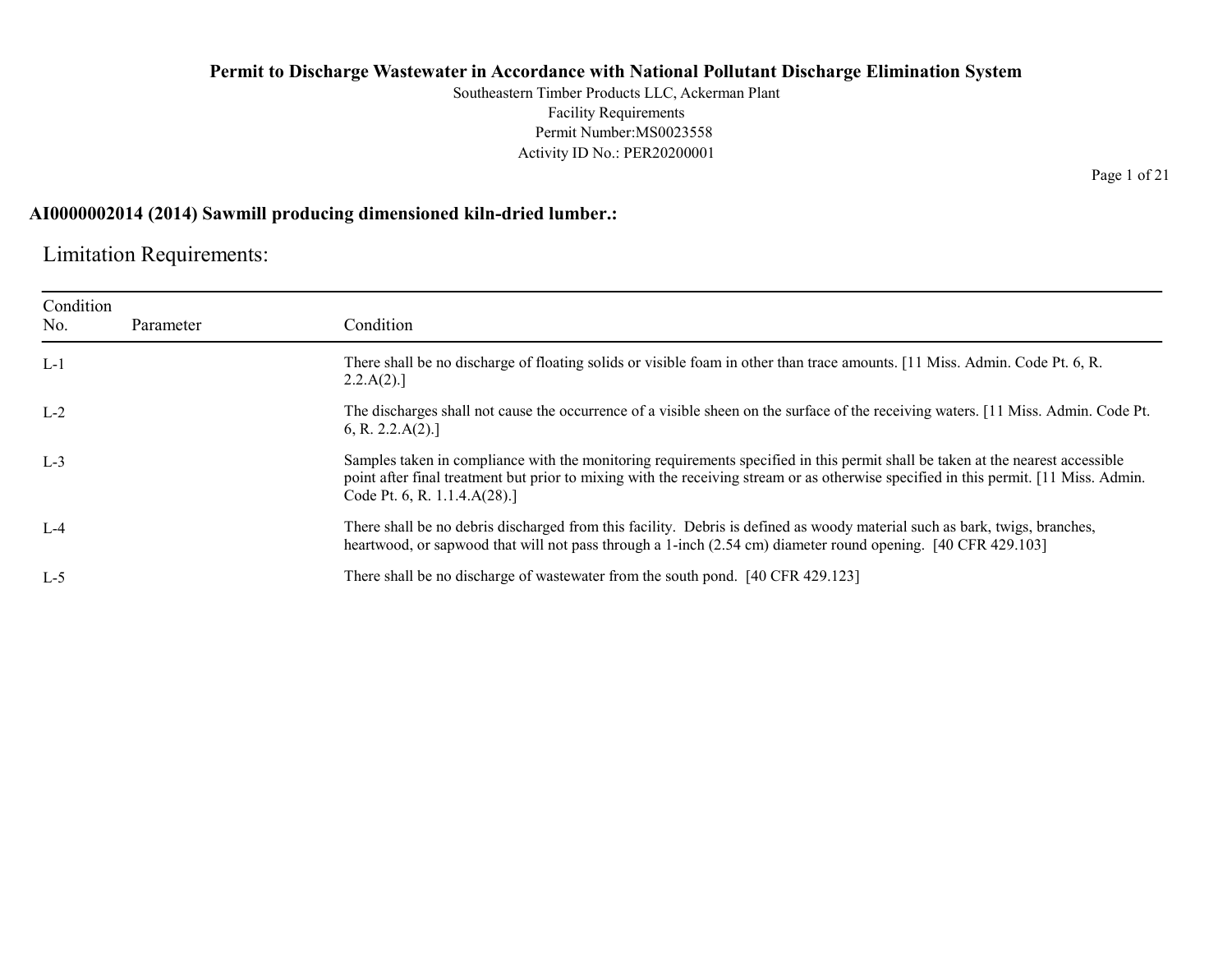Southeastern Timber Products LLC, Ackerman Plant Facility Requirements Permit Number:MS0023558 Activity ID No.: PER20200001

### AI0000002014 (continued):

Record-Keeping Requirements:

| Condition<br>No. | Condition                                                                                                                                                                                                                                                                                                            |
|------------------|----------------------------------------------------------------------------------------------------------------------------------------------------------------------------------------------------------------------------------------------------------------------------------------------------------------------|
| $R-1$            | Recording of Results                                                                                                                                                                                                                                                                                                 |
|                  | For each measurement or sample taken pursuant to the requirements of this permit, the permittee shall maintain records of all information obtained from such<br>monitoring including:                                                                                                                                |
|                  | (1) The exact place, date, and time of sampling;<br>(2) The dates the analyses were performed;<br>$(3)$ The person $(s)$ who performed the analyses;<br>(4) The analytical techniques, procedures or methods used; and<br>(5) The results of all required analyses. [11 Miss. Admin. Code Pt. 6, R. 1.1.4.A(29)(a).] |
|                  | Submittal/Action Requirements:                                                                                                                                                                                                                                                                                       |
| Condition<br>No. | Condition                                                                                                                                                                                                                                                                                                            |
| $S-1$            | Reporting                                                                                                                                                                                                                                                                                                            |

Monitoring results obtained during the previous reporting period shall be summarized and reported on a Discharge Monitoring Report (DMR). DMR data must be submitted submitted electronically using the MDEQ NetDMR system NO LATER THAT THE 28TH DAY OF THE MONTH FOLLOWING THE COMPLETED REPORTING PERIOD.

DMRs and all other reports required herein, shall be signed in accordance with 11 Miss. Admin. Code Pt. 6, R. 1.1.4.A(15)(c)(1). of the Mississippi Wastewater Regulations. [11 Miss. Admin. Code Pt. 6, R. 1.1.4.A(15)(c)(1)., 40 CFR 122.21(1)(4)(i)]

Page 2 of 21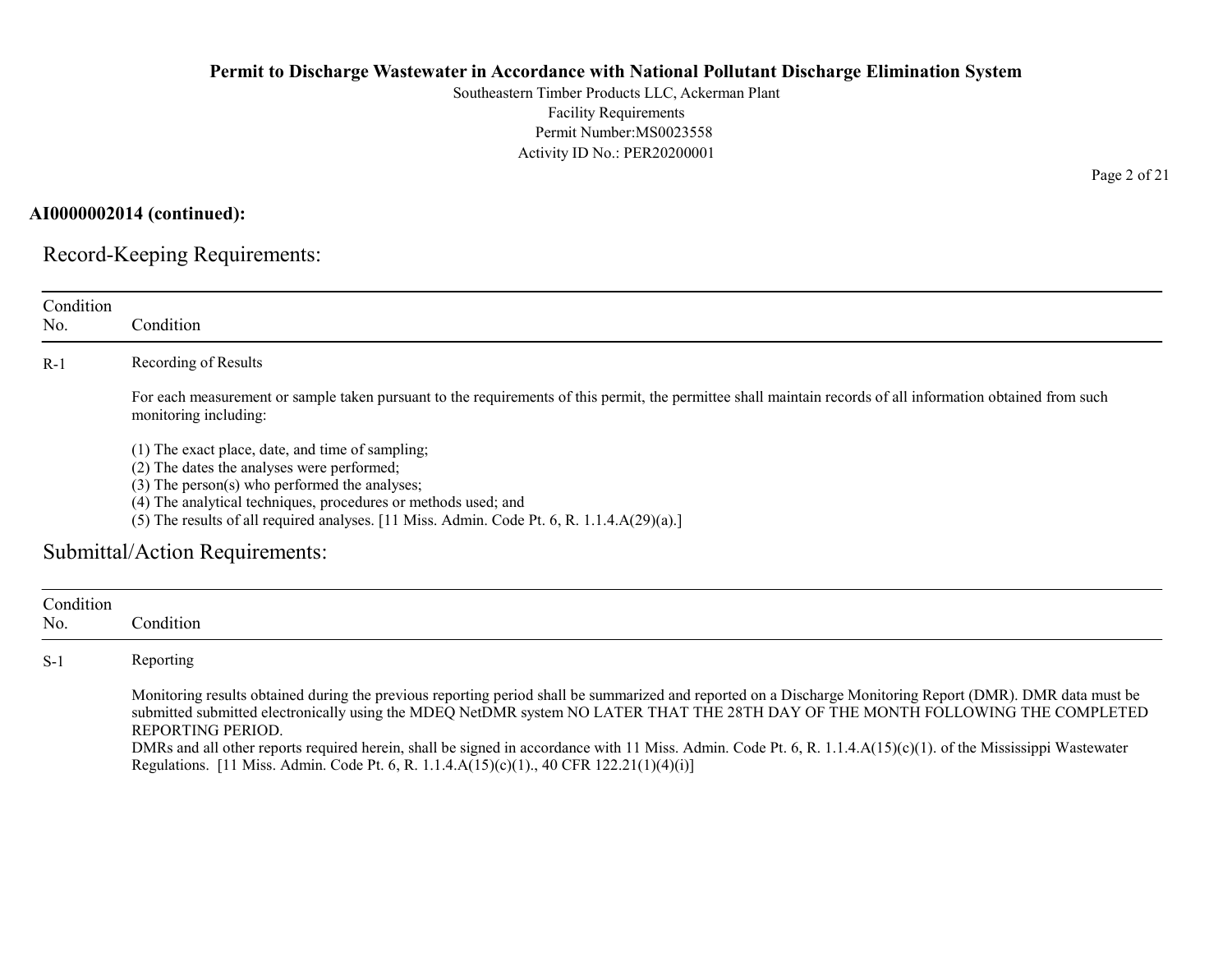Southeastern Timber Products LLC, Ackerman Plant Facility Requirements Permit Number:MS0023558 Activity ID No.: PER20200001

#### AI0000002014 (continued):

Submittal/Action Requirements:

| Condition<br>No. | Condition                                                                                                                                                                                                                                                                                                                                                                                                                                                                                                                                                                                                                                                                                                                                                                                                                                                                                                                                                                                                                                                                                                                                                                                                                                            |
|------------------|------------------------------------------------------------------------------------------------------------------------------------------------------------------------------------------------------------------------------------------------------------------------------------------------------------------------------------------------------------------------------------------------------------------------------------------------------------------------------------------------------------------------------------------------------------------------------------------------------------------------------------------------------------------------------------------------------------------------------------------------------------------------------------------------------------------------------------------------------------------------------------------------------------------------------------------------------------------------------------------------------------------------------------------------------------------------------------------------------------------------------------------------------------------------------------------------------------------------------------------------------|
| $S-2$            | Reporting Requirements - Planned Changes                                                                                                                                                                                                                                                                                                                                                                                                                                                                                                                                                                                                                                                                                                                                                                                                                                                                                                                                                                                                                                                                                                                                                                                                             |
|                  | The permittee shall give notice to the Permit Board as soon as possible of any planned physical alterations or additions, including but not limited to, a change of<br>operation to the permitted facility. Notice is required in the circumstances that follow:<br>(1) The alteration or addition to a permitted facility may meet one of the criteria for determining whether the facility is a new source in 40 CFR 122.29(b); or<br>(2) The alteration or addition could significantly change the nature or increase the quantity of pollutants discharged. This notification applies to pollutants which are<br>not subject to either effluent limitations in the permit or notification requirements under 40 CFR 122.42(a)(1).<br>(3) The alteration or addition results in a significant change in the permittee's sludge use or disposal practices, and such alteration, addition, or change may justify<br>the application of permit conditions that are different from or absent in the existing permit, including notification of additional use or disposal sites not reported<br>during the permit application process or not reported pursuant to an approved land application plan; [11 Miss. Admin. Code Pt. 6, R. 1.1.4.A(15)(a).] |
| $S-3$            | Reporting Requirements - Anticipated Noncompliance                                                                                                                                                                                                                                                                                                                                                                                                                                                                                                                                                                                                                                                                                                                                                                                                                                                                                                                                                                                                                                                                                                                                                                                                   |
|                  | The permittee shall give advance notice to the Permit Board of any planned changes in the permitted facility or activity which may result in noncompliance with<br>permit requirements. [11 Miss. Admin. Code Pt. 6, R. 1.1.4.A(29)(b).]                                                                                                                                                                                                                                                                                                                                                                                                                                                                                                                                                                                                                                                                                                                                                                                                                                                                                                                                                                                                             |

Page 3 of 21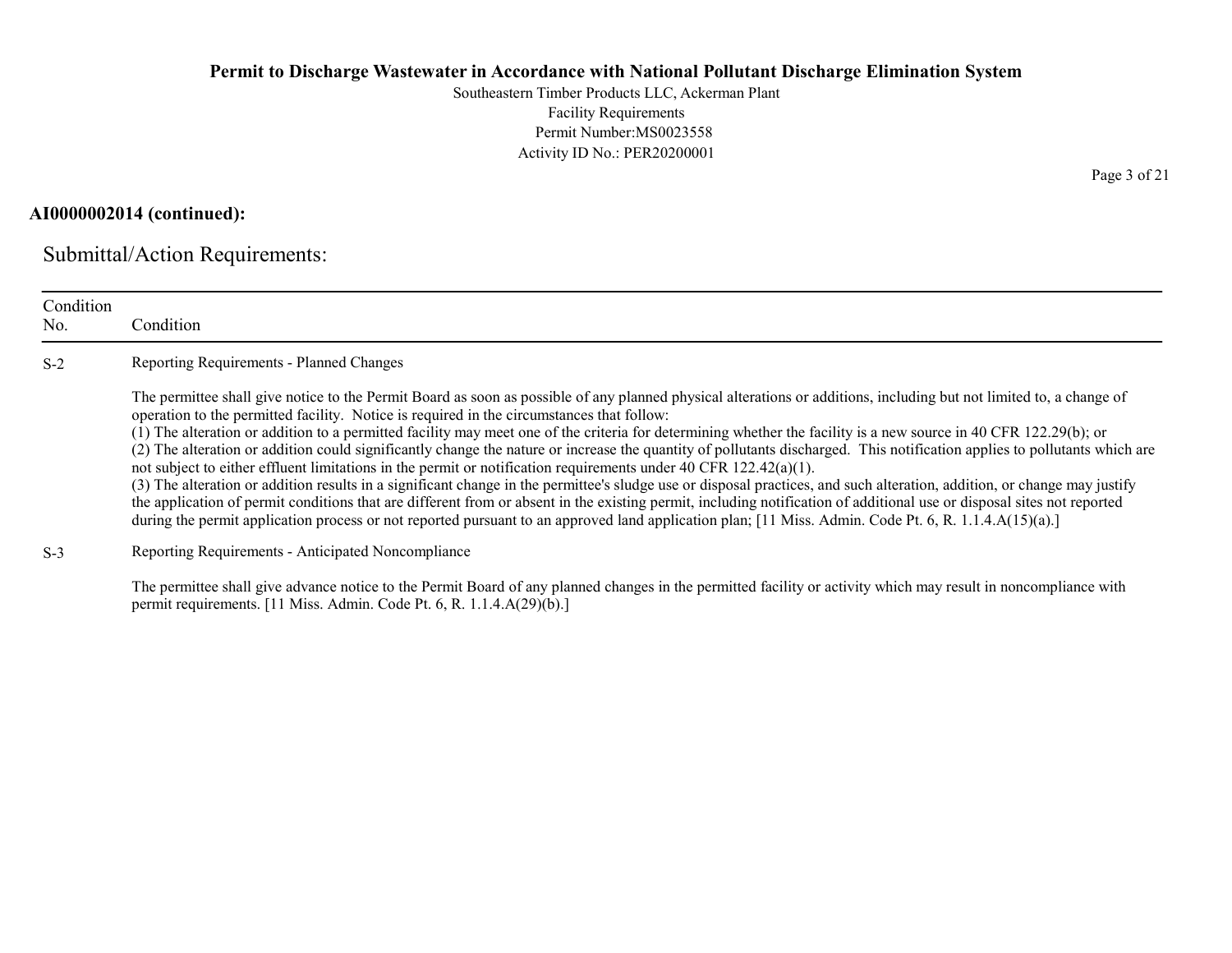Southeastern Timber Products LLC, Ackerman Plant Facility Requirements Permit Number:MS0023558 Activity ID No.: PER20200001

## AI0000002014 (continued):

Submittal/Action Requirements:

| Condition<br>No. | Condition                                                                                                                                                                                                                                                                                                                                                                                                                                                                                                                                                                                                                                                                                                           |  |  |  |
|------------------|---------------------------------------------------------------------------------------------------------------------------------------------------------------------------------------------------------------------------------------------------------------------------------------------------------------------------------------------------------------------------------------------------------------------------------------------------------------------------------------------------------------------------------------------------------------------------------------------------------------------------------------------------------------------------------------------------------------------|--|--|--|
| $S-4$            | Noncompliance Notification - Twenty-Four Hour Reporting                                                                                                                                                                                                                                                                                                                                                                                                                                                                                                                                                                                                                                                             |  |  |  |
|                  | (1) The permittee shall report any noncompliance which may endanger health or the environment. Any information shall be provided orally within 24 hours from<br>the time the permittee becomes aware of the circumstances. A written submission shall also be provided within 5 days of the time the permittee becomes aware of<br>the circumstances. The written submission shall contain a description of the noncompliance and its cause; the period of noncompliance, including exact dates and<br>times, and if the noncompliance has not been corrected, the anticipated time it is expected to continue; and steps taken or planned to reduce, eliminate, and/or<br>prevent recurrence of the noncompliance. |  |  |  |
|                  | (2) The following shall be included as information which must be reported within 24 hours under this paragraph.<br>(i) Any unanticipated bypass which exceeds any effluent limitation in the permit.<br>(ii) Any upset which exceeds any effluent limitation in the permit.<br>(iii) Violation of a maximum daily discharge limitation for any of the pollutants listed by the Permit Board in the permit to be reported within 24 hours.<br>(iv) The Executive Director may waive the written report on a case-by-case basis for reports under paragraph (1) of this section if the oral report has been received<br>within 24 hours.                                                                              |  |  |  |
|                  | All reports required by this condition which are submitted after December 20, 2020, shall be submitted by the permittee electronically as instructed by MDEQ. [11<br>Miss. Admin. Code Pt. 6, R. 1.1.4.A(29)(e)., 40 CFR 122.41.(1)(6)]                                                                                                                                                                                                                                                                                                                                                                                                                                                                             |  |  |  |
| $S-5$            | Noncompliance Notification - Other Noncompliance                                                                                                                                                                                                                                                                                                                                                                                                                                                                                                                                                                                                                                                                    |  |  |  |
|                  | The permittee shall report all instances of noncompliance not reported under the twenty-four hour reporting requirements, at the time monitoring reports are<br>submitted or within 30 days from the end of the month in which the noncompliance occurs. The reports shall contain the same information as is required under the<br>twenty-four hour reporting requirements contained in this permit.                                                                                                                                                                                                                                                                                                               |  |  |  |
|                  | All reports required by this condition which are submitted after December 20, 2020, shall be submitted by the permittee electronically as instructed by MDEQ. [11<br>Miss. Admin. Code Pt. 6, R. 1.1.4.A(29)(f)., 40 CFR 122.41.(1)(7)]                                                                                                                                                                                                                                                                                                                                                                                                                                                                             |  |  |  |

Page 4 of 21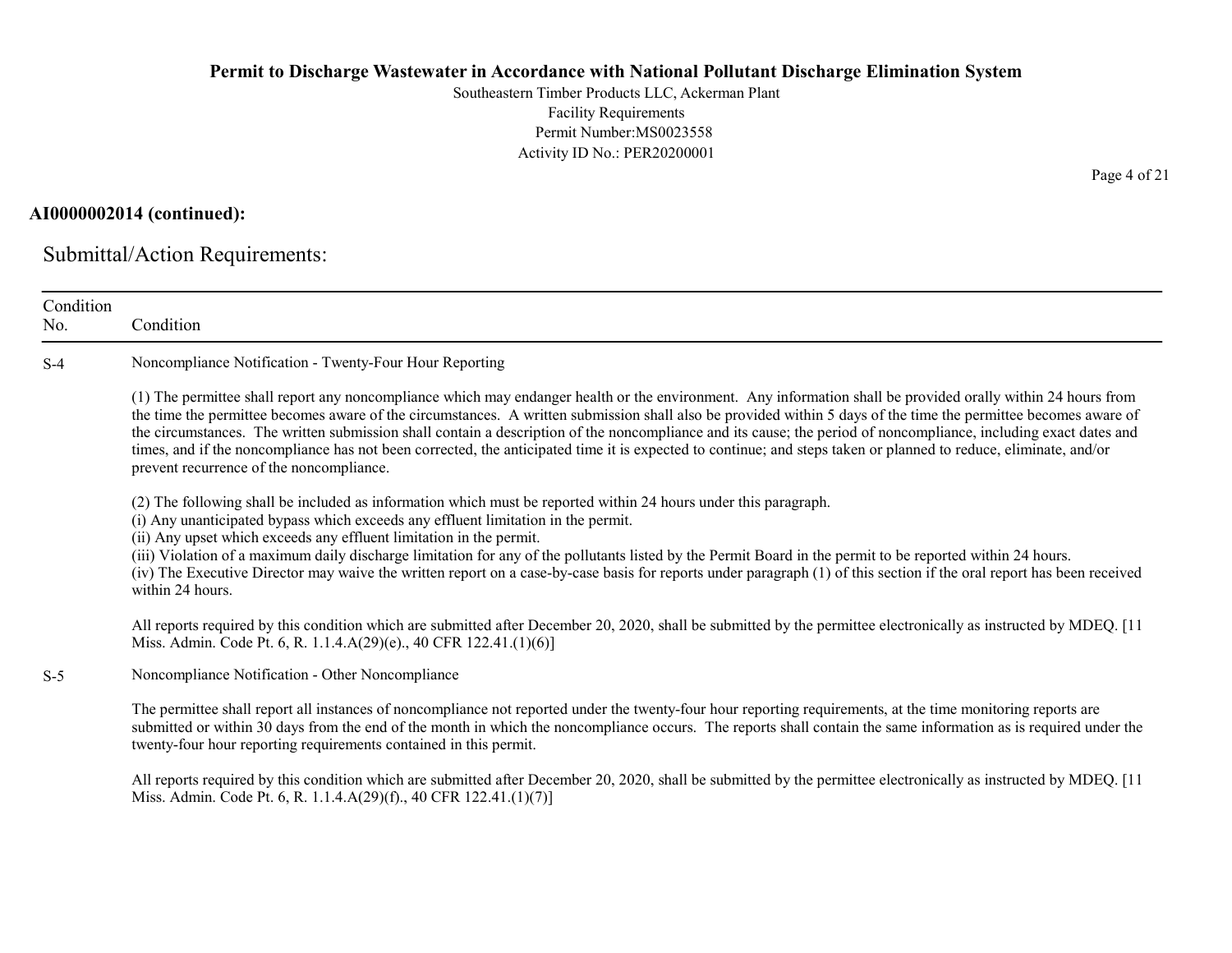Southeastern Timber Products LLC, Ackerman Plant Facility Requirements Permit Number:MS0023558 Activity ID No.: PER20200001

## AI0000002014 (continued):

Submittal/Action Requirements:

| Condition<br>No. | Condition                                                                                                                                                                                                                                                                                                                                                                                                                         |
|------------------|-----------------------------------------------------------------------------------------------------------------------------------------------------------------------------------------------------------------------------------------------------------------------------------------------------------------------------------------------------------------------------------------------------------------------------------|
| $S-6$            | Noncompliance Notification - Other Information                                                                                                                                                                                                                                                                                                                                                                                    |
|                  | Where the permittee becomes aware that it failed to submit any relevant facts in a permit application, or submitted incorrect information in a permit application or in<br>any report to the Permit Board, it shall promptly submit such facts or information. [11 Miss. Admin. Code Pt. 6, R. 1.1.4.A(29)(g).]                                                                                                                   |
| $S-7$            | Bypassing -Notice                                                                                                                                                                                                                                                                                                                                                                                                                 |
|                  | Anticipated bypass-<br>If the permittee knows in advance of the need for a bypass, it shall submit prior notice, if possible at least ten days before the date of the bypass.                                                                                                                                                                                                                                                     |
|                  | Unanticipated bypass-<br>The permittee shall submit notice of an unanticipated bypass as required by the twenty-four hour reporting requirements set forth in this permit.                                                                                                                                                                                                                                                        |
|                  | All reports required by this condition which are submitted after December 20, 2020, shall be submitted by the permittee electronically as instructed by MDEQ. [40]<br>CFR $122.41(m)(3)(i, ii)$ ]                                                                                                                                                                                                                                 |
| $S-8$            | <b>Expiration of Permit</b>                                                                                                                                                                                                                                                                                                                                                                                                       |
|                  | At least 180 days prior to the expiration date of this permit pursuant to the State law and regulation, the permittee who wishes to continue to operate under this<br>permit shall submit an application to the Permit Board for reissuance. The Permit Board may grant permission to submit an application later than this, but no later<br>than the expiration date of the permit. [11 Miss. Admin. Code Pt. 6, R. 1.1.5.B(1).] |

Page 5 of 21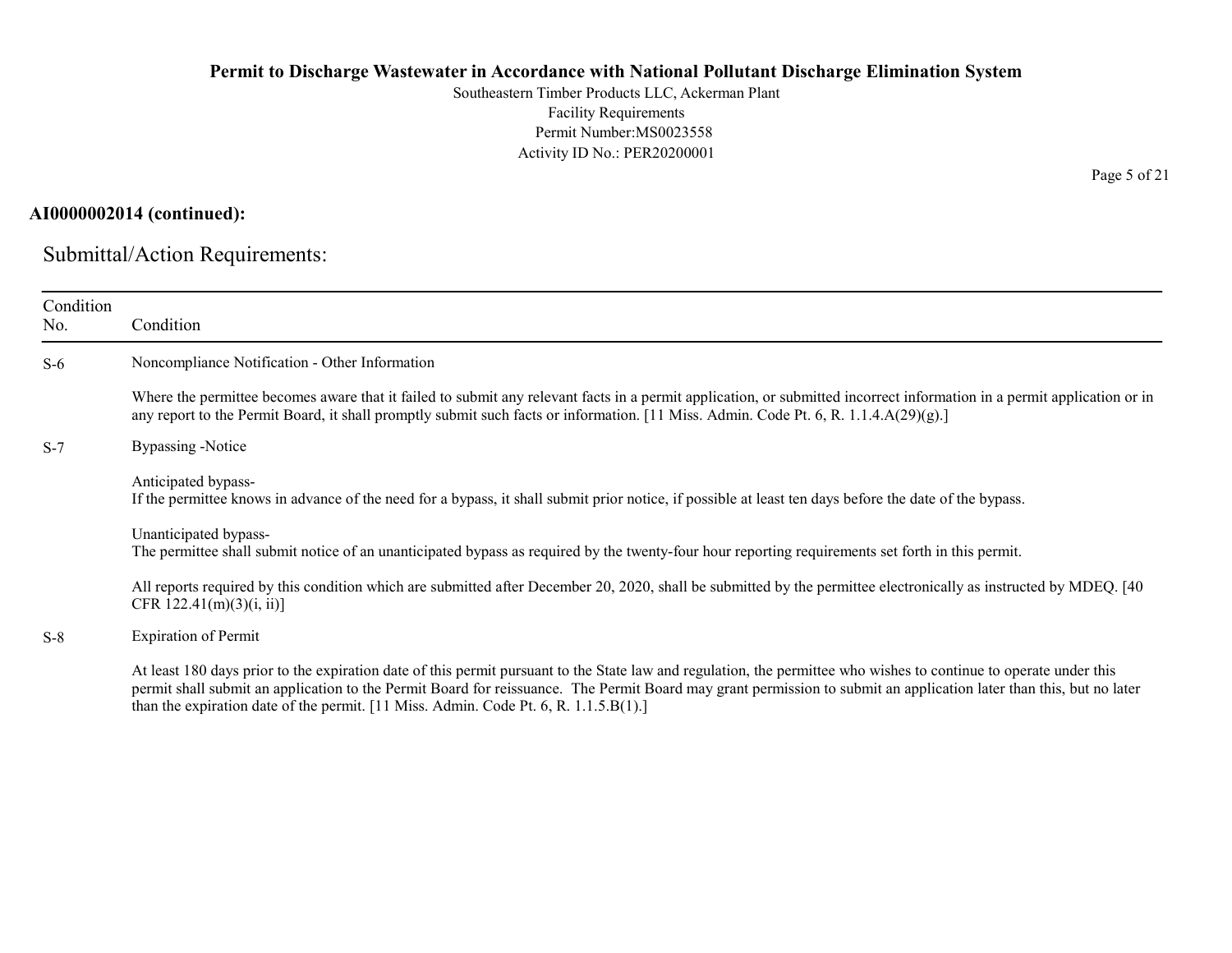Southeastern Timber Products LLC, Ackerman Plant Facility Requirements Permit Number:MS0023558 Activity ID No.: PER20200001

## AI0000002014 (continued):

Submittal/Action Requirements:

| Condition<br>No. | Condition                                                                                                                                                                                                                                                                                                                                       |  |  |  |  |
|------------------|-------------------------------------------------------------------------------------------------------------------------------------------------------------------------------------------------------------------------------------------------------------------------------------------------------------------------------------------------|--|--|--|--|
| $S-9$            | Requirements Regarding Cooling and Boiler Water Additives                                                                                                                                                                                                                                                                                       |  |  |  |  |
|                  | Notification shall be made to the permitting authority in writing not later than sixty (60) days prior to initiating the addition of any chemical product to the cooling<br>water and/or boiler water which is subject to discharge, other than those previously approved and/or used. Such notification should include, but not be limited to: |  |  |  |  |
|                  | (1) Name and composition of the proposed additive,<br>(2) Proposed discharge concentration,<br>(3) Dosage addition rates,<br>(4) Frequency of use,<br>(5) EPA registration, if applicable, and<br>(6) Aquatic species toxicological data.                                                                                                       |  |  |  |  |
|                  | Written approval must be received from the permitting authority prior to initiating use. [11 Miss. Admin. Code Pt. 6, R. 1.1.4.A(14).]                                                                                                                                                                                                          |  |  |  |  |
|                  | Narrative Requirements:                                                                                                                                                                                                                                                                                                                         |  |  |  |  |
|                  | <b>Definitions:</b>                                                                                                                                                                                                                                                                                                                             |  |  |  |  |
| Condition        |                                                                                                                                                                                                                                                                                                                                                 |  |  |  |  |
| No.              | Condition                                                                                                                                                                                                                                                                                                                                       |  |  |  |  |
| $T-1$            | Definitions: General                                                                                                                                                                                                                                                                                                                            |  |  |  |  |
|                  | The permittee shall refer to 11 Miss. Admin. Code Pt. 6, R. 1.1.1.A for definitions of any permit term not specified in this permit. [11 Miss. Admin. Code Pt. 6, R.<br>1.1.1.A.]                                                                                                                                                               |  |  |  |  |

Page 6 of 21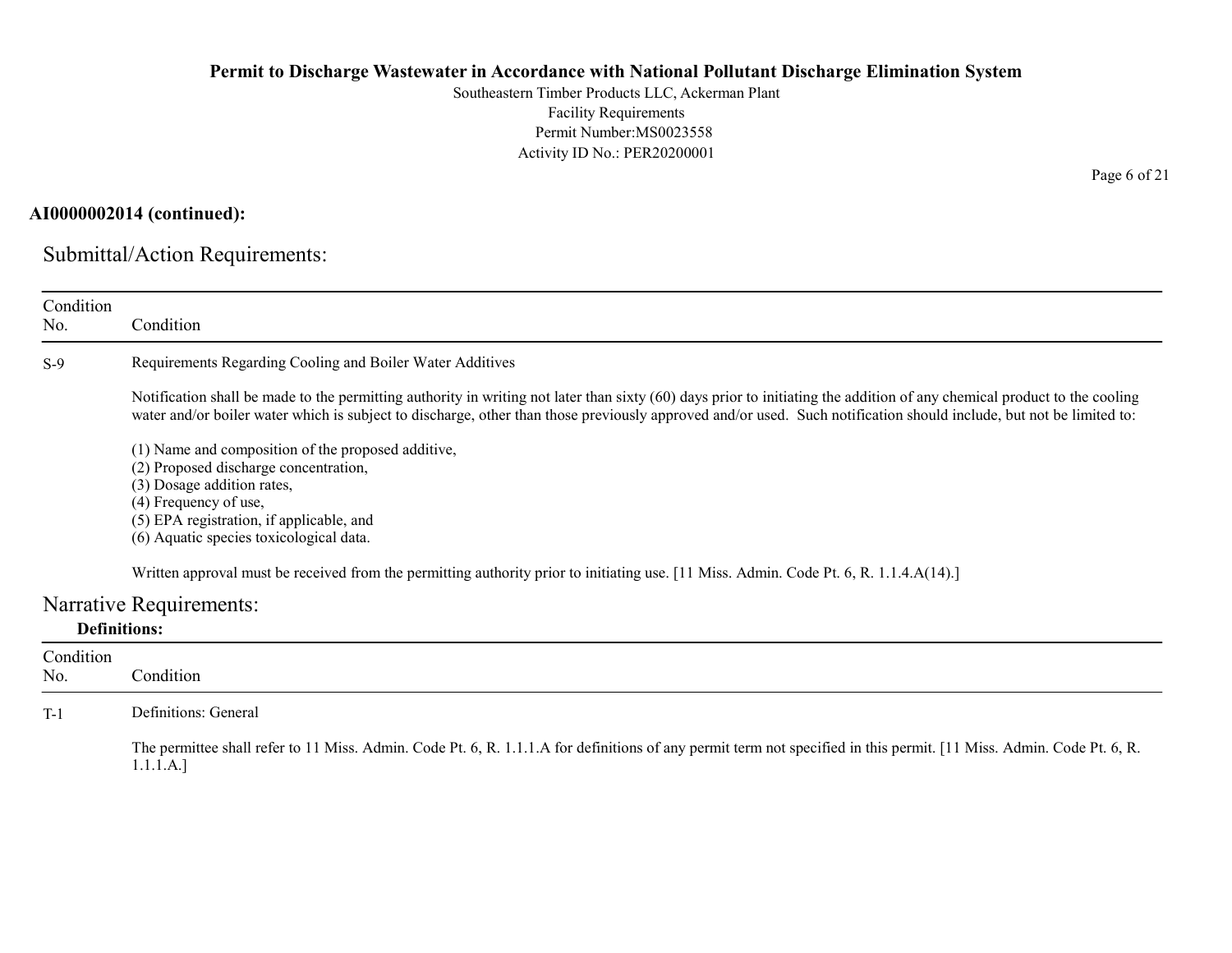Southeastern Timber Products LLC, Ackerman Plant Facility Requirements Permit Number:MS0023558 Activity ID No.: PER20200001

#### AI0000002014 (continued):

Narrative Requirements: Definitions:

Condition No. Condition T-2 Definitions: Monthly Average "Monthly Average" means the average of "daily discharges" over a calendar month, calculated as the sum of all "daily discharges" measured during a calendar month divided by the number of "daily discharges" measured during the month. The monthly average for E coli bacteria is the geometric mean of "daily discharges" measured during the calendar month. In computing the geometric mean for E coli bacteria, the value one (1) shall be substituted for sample results of zero. [11 Miss. Admin. Code Pt. 6, R. 1.1.1.A(44).] T-3 Definitions: Daily Discharge "Daily discharge" means the "discharge of a pollutant" measured during a calendar day or any 24-hour period that reasonably represents the calendar day for purposes of sampling. For pollutants with limitations expressed in units of mass, the "daily discharge" is calculated as the total mass of the pollutant discharged over the day. For pollutants with limitations expressed in other units of measurements, the "daily average" is calculated as the average measurement of the discharge of the pollutant over the day. [11 Miss. Admin. Code Pt. 6, R. 1.1.1.A(15).] T-4 Definitions: Daily Maximum "Daily maximum" means the highest "daily discharge" over a calendar month. [11 Miss. Admin. Code Pt. 6, R. 1.1.1.A(16).] T-5 Definitions: Toxic Pollutants "Toxic pollutants" means any pollutant listed as toxic under Section  $307(a)(1)$  or, in the case of "sludge use or disposal practices", any pollutant identified in regulations implementing Section 405(d) of the Clean Water Act. [11 Miss. Admin. Code Pt. 6, R. 1.1.1.A(71).] T-6 Definitions: Hazardous Substances "Hazardous substances" are defined in 40 CFR 116.4. [40 CFR 116.4]

Page 7 of 21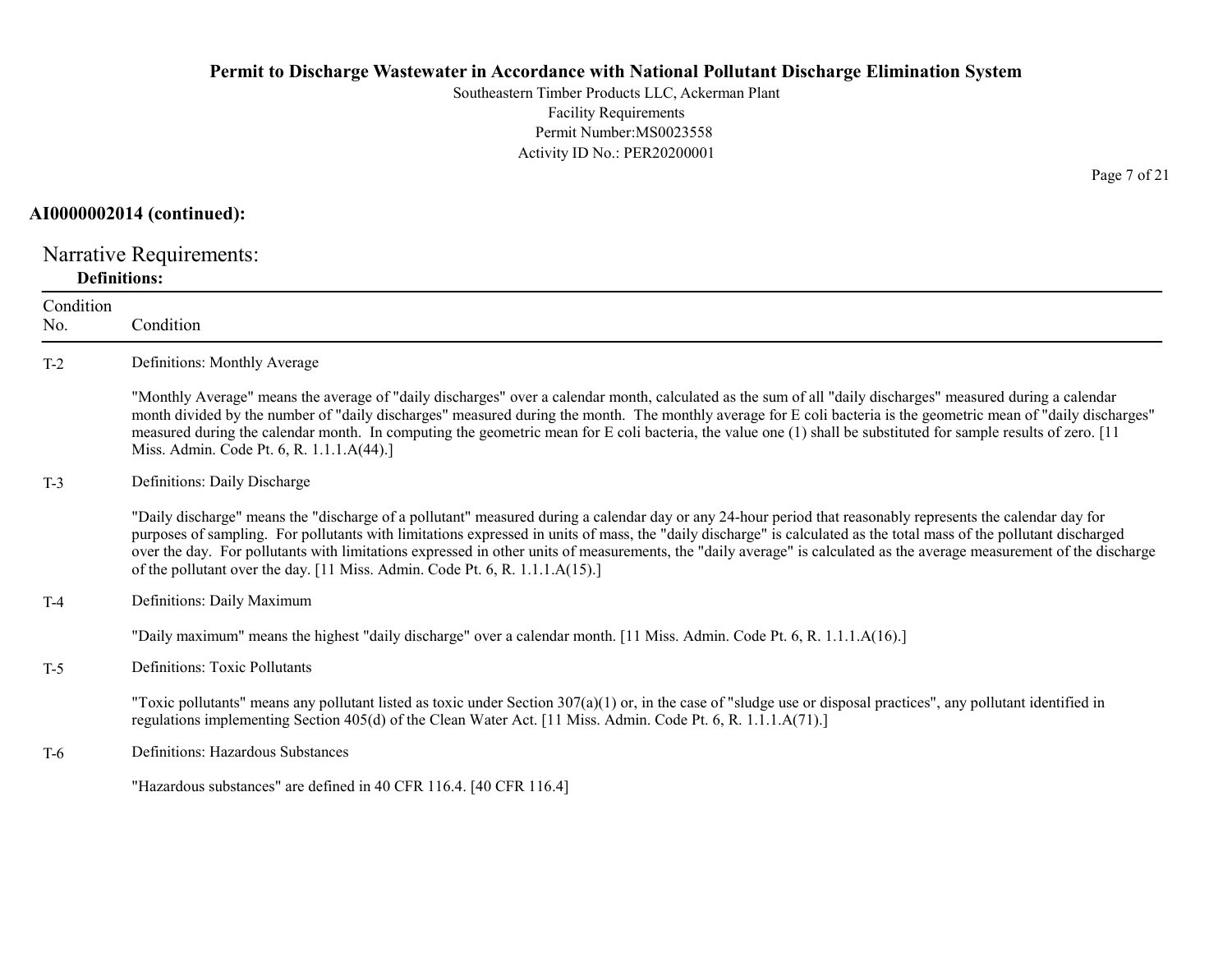Southeastern Timber Products LLC, Ackerman Plant Facility Requirements Permit Number:MS0023558 Activity ID No.: PER20200001

#### AI0000002014 (continued):

Narrative Requirements: Definitions:

Condition No. Condition T-7 Definitions: Weekly Average "Weekly average" means the average of "daily discharges" over a calendar week, calculated as the sum of all "daily discharges" measured during a calendar week divided by the number of "daily discharges" measured during that week. The weekly average for E coli bacteria is the geometric mean of all "daily discharges" measured in a calendar week. In computing the geometric mean for E coli bacteria, one (1) shall be substituted for sample results of zero. For self-monitoring purposes, the value to be reported is the single highest weekly average computed during a calendar month. [11 Miss. Admin. Code Pt. 6, R. 1.1.1.A(86).] T-8 Definitions: Quarterly Average "Quarterly Average" means the average of "daily discharges" over a three month period, calculated as the sum of all "daily discharges" measured during the quarter divided by the number of "daily discharges" measured during the quarter. The quarterly average for E coli bacteria is the geometric mean of "daily discharges" measured during the quarter. In computing the geometric mean for E coli bacteria, the value one (1) shall be substituted for sample results of zero. [11 Miss. Admin. Code Pt. 6, R. 1.1.1.A(61).] T-9 Definitions: Quarterly Maximum "Quarterly Maximum" means the highest "daily discharge" measured over a three-month period. [11 Miss. Admin. Code Pt. 6, R.1.1.1.A(62).] T-10 Definitions: Maximum Monthly Average Maximum Monthly Average means the highest "monthly average" over a monitoring period. [40 CFR 122] T-11 Definitions: Yearly Average "Yearly Average" means the average of "daily discharges" over a calendar year, calculated as the sum of all "daily discharges" measured during the calendar year divided by the number of "daily discharges" measured during the calendar year. The yearly average for E coli bacteria is the geometric mean of "daily discharges" during the calendar year. In computing the geometric mean for E coli bacteria, the value one (1) shall be substituted for sample results of zero. [11 Miss. Admin. Code Pt. 6, R.1.1.1.A(87).]

Page 8 of 21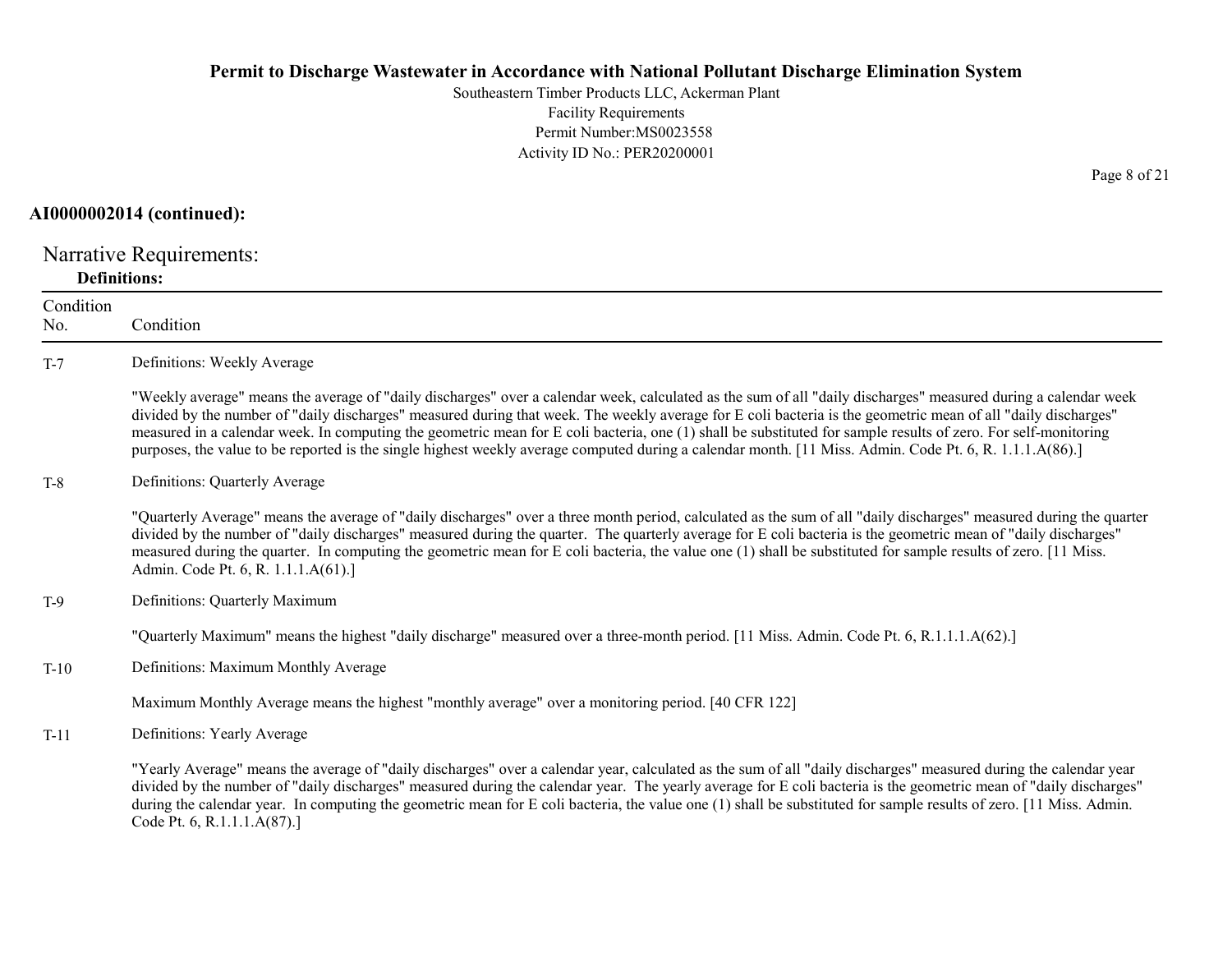Southeastern Timber Products LLC, Ackerman Plant Facility Requirements Permit Number:MS0023558 Activity ID No.: PER20200001

## AI0000002014 (continued):

Narrative Requirements: Definitions:

| Condition<br>No. | Condition                                                                                                                                                                                                                                                                                                                                                                                                                                                                                                                                                                                                                                                                                                                                                                                                                                                                                                                                                                      |
|------------------|--------------------------------------------------------------------------------------------------------------------------------------------------------------------------------------------------------------------------------------------------------------------------------------------------------------------------------------------------------------------------------------------------------------------------------------------------------------------------------------------------------------------------------------------------------------------------------------------------------------------------------------------------------------------------------------------------------------------------------------------------------------------------------------------------------------------------------------------------------------------------------------------------------------------------------------------------------------------------------|
| $T-12$           | Definitions: Yearly Maximum                                                                                                                                                                                                                                                                                                                                                                                                                                                                                                                                                                                                                                                                                                                                                                                                                                                                                                                                                    |
|                  | "Yearly Maximum" means the highest "daily discharge" measured over a calendar year. [11 Miss. Admin. Code Pt. 6, R. 1.1.1.A(88).]                                                                                                                                                                                                                                                                                                                                                                                                                                                                                                                                                                                                                                                                                                                                                                                                                                              |
| $T-13$           | Definitions: "Submitted" means the document is postmarked on or before the applicable deadline, except as otherwise specified. [11 Miss. Admin. Code Pt. 6,<br>R. $1.1.1.A(67).$                                                                                                                                                                                                                                                                                                                                                                                                                                                                                                                                                                                                                                                                                                                                                                                               |
| Condition<br>No. | Condition                                                                                                                                                                                                                                                                                                                                                                                                                                                                                                                                                                                                                                                                                                                                                                                                                                                                                                                                                                      |
| $T-14$           | The permittee shall achieve compliance with the effluent limitations specified for discharge in accordance with the following schedule: Upon Permit Issuance. [11]<br>Miss. Admin. Code Pt. 6, R. 1.1.4.A(9).]                                                                                                                                                                                                                                                                                                                                                                                                                                                                                                                                                                                                                                                                                                                                                                 |
| $T-15$           | Within 14 days after either an interim or final date of compliance specified by this permit, the permittee shall provide the Permit Board with written notice of his<br>compliance or noncompliance with the requirements or conditions specified to be completed by that date. [11 Miss. Admin. Code Pt. 6, R. 1.1.4.A(10).]                                                                                                                                                                                                                                                                                                                                                                                                                                                                                                                                                                                                                                                  |
| $T-16$           | Representative Sampling                                                                                                                                                                                                                                                                                                                                                                                                                                                                                                                                                                                                                                                                                                                                                                                                                                                                                                                                                        |
|                  | Samples and measurements taken as required herein shall be representative of the volume and nature of the monitored wastewater. [11 Miss. Admin. Code Pt. 6, R.<br>1.1.4.A(28)(e).                                                                                                                                                                                                                                                                                                                                                                                                                                                                                                                                                                                                                                                                                                                                                                                             |
| $T-17$           | Reporting                                                                                                                                                                                                                                                                                                                                                                                                                                                                                                                                                                                                                                                                                                                                                                                                                                                                                                                                                                      |
|                  | If the results for a given sample analysis are such that any parameter (other than E coli) is not detected at or above the minimum level for the test method used, a<br>value of zero will be used for that sample in calculating an arithmetic mean value for the parameter. If the resulting calculated arithmetic mean value for that<br>reporting period is zero, the permittee shall report "NODI = B" on the DMR. For E coli, a value of 1.0 shall be used in calculating the geometric mean. If the<br>resulting E coli mean value is 1.0, the permittee shall report "NODI = B" on the DMR. For each quantitative sample value that is not detectable, the test method<br>used and the minimum level for that method for that parameter shall be attached to and submitted with the DMR. The permittee shall then be considered in<br>compliance with the appropriate effluent limitation and/or reporting requirement. [11 Miss. Admin. Code Pt. 6, Ch. 1, Subch. 2.] |

Page 9 of 21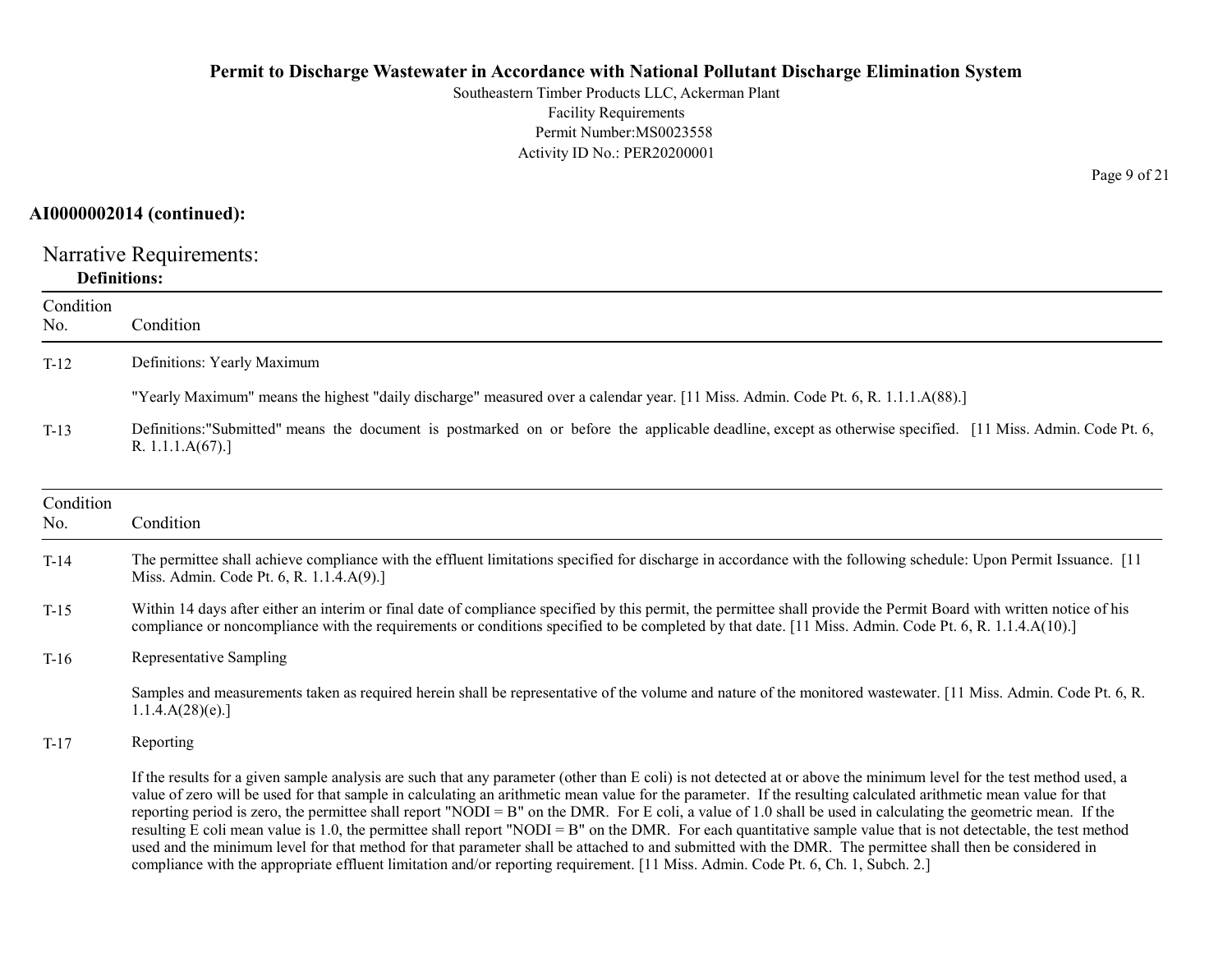Southeastern Timber Products LLC, Ackerman Plant Facility Requirements Permit Number:MS0023558 Activity ID No.: PER20200001

AI0000002014 (continued):

Narrative Requirements:

| Condition<br>No. | Condition                                                                                                                                                                                                                                                                                                                                                                                                                                                                                                                                                                                |
|------------------|------------------------------------------------------------------------------------------------------------------------------------------------------------------------------------------------------------------------------------------------------------------------------------------------------------------------------------------------------------------------------------------------------------------------------------------------------------------------------------------------------------------------------------------------------------------------------------------|
| $T-18$           | Reporting                                                                                                                                                                                                                                                                                                                                                                                                                                                                                                                                                                                |
|                  | If the permittee monitors any pollutant as prescribed in the permit more frequently than required by the permit using test procedures approved under 40 CFR Part<br>136 or, in the case of sludge use or disposal, approved under 40 CFR Part 136 unless otherwise specified in 40 CFR Part 503, or as specified in the permit, the<br>results of this monitoring shall be included in the calculation and reporting of the data submitted in the DMR or sludge reporting form specified by the Permit<br>Board. [11 Miss. Admin. Code Pt. 6, R. 1.1.4.A(15)(c)(2).]                     |
| $T-19$           | Reporting                                                                                                                                                                                                                                                                                                                                                                                                                                                                                                                                                                                |
|                  | Calculations for all limitations which require averaging of measurements shall utilize an arithmetic mean unless otherwise specified by the Permit Board in the<br>permit. [11 Miss. Admin. Code Pt. 6, R. 1.1.4.A(15)(c)(3).]                                                                                                                                                                                                                                                                                                                                                           |
| $T-20$           | <b>Test Procedures</b>                                                                                                                                                                                                                                                                                                                                                                                                                                                                                                                                                                   |
|                  | Test procedures for the analysis of pollutants shall include those set forth in 40 CFR 136 or alternative procedures approved and/or promulgated by EPA. [11 Miss.]<br>Admin. Code Pt. 6, R. 1.1.4.A(30).]                                                                                                                                                                                                                                                                                                                                                                               |
| $T-21$           | <b>Records Retention</b>                                                                                                                                                                                                                                                                                                                                                                                                                                                                                                                                                                 |
|                  | All records and results of monitoring activities required by this permit, including calibration and maintenance records, shall be retained by the permittee for a<br>minimum of three (3) years, unless otherwise required or extended by the Permit Board, copies of which shall be furnished to the Department upon request. [11]<br>Miss. Admin. Code Pt. 6, R. 1.1.4.A(29)(a).]                                                                                                                                                                                                      |
| $T-22$           | <b>Falsifying Reports</b>                                                                                                                                                                                                                                                                                                                                                                                                                                                                                                                                                                |
|                  | Any permittee who falsifies, tampers with, or knowingly renders inaccurate any monitoring device or method required by the Permit Board to be maintained as a<br>condition in a permit, or who alters or falsifies the results obtained by such devices or methods and/or any written report required by or in response to a permit<br>condition, shall be deemed to have violated a permit condition and shall be subject to the penalties provided for a violation of a permit condition pursuant to Section<br>49-17-43 of the Code. [11 Miss. Admin. Code Pt. 6, R. 1.1.4.A(29)(d).] |

Page 10 of 21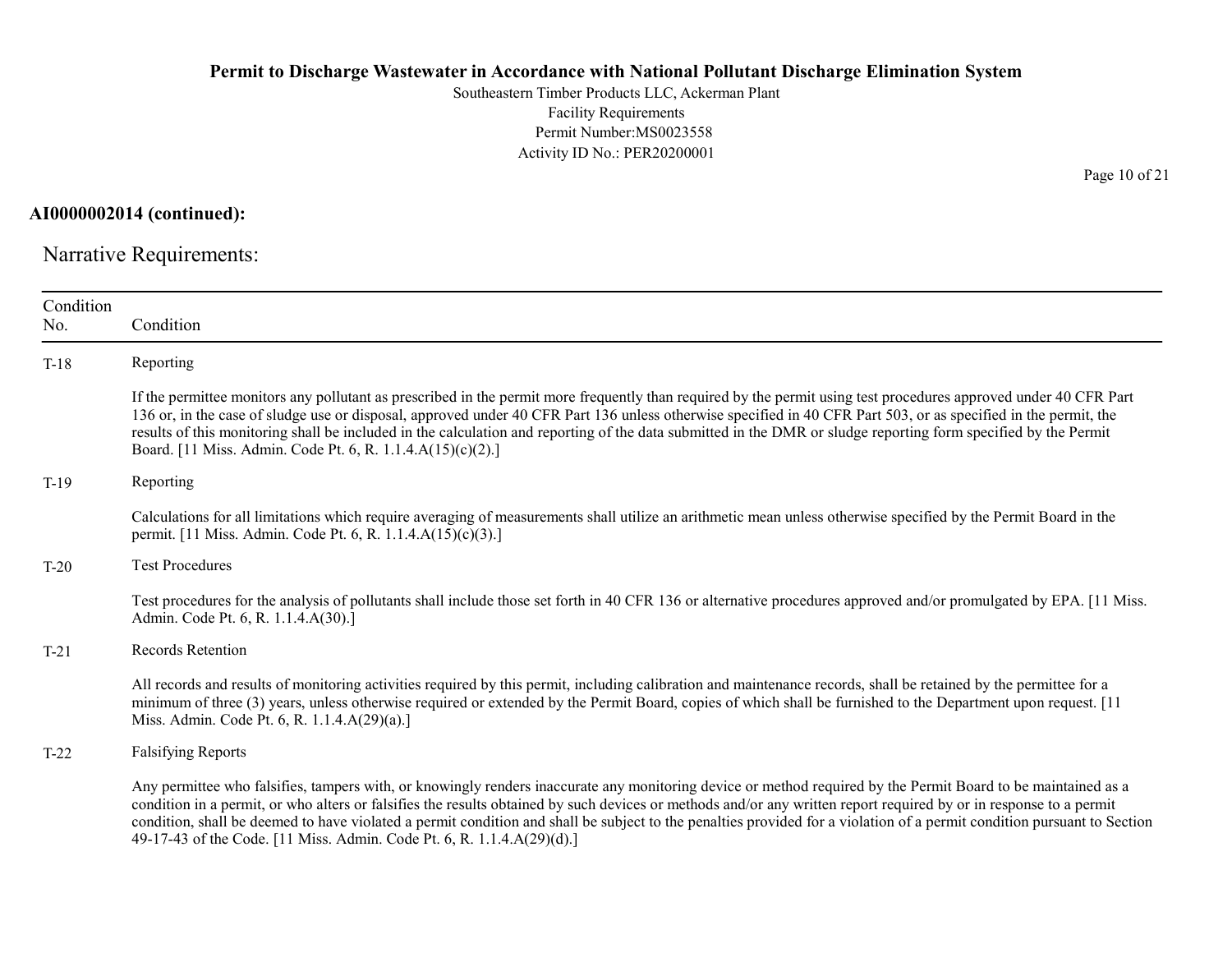Southeastern Timber Products LLC, Ackerman Plant Facility Requirements Permit Number:MS0023558 Activity ID No.: PER20200001

## AI0000002014 (continued):

Narrative Requirements:

| Condition<br>No. | Condition                                                                                                                                                                                                                                                                                                                                                                                                                                                                                                                                                                                                                                                                                                                                                                                                                                                                                                                |
|------------------|--------------------------------------------------------------------------------------------------------------------------------------------------------------------------------------------------------------------------------------------------------------------------------------------------------------------------------------------------------------------------------------------------------------------------------------------------------------------------------------------------------------------------------------------------------------------------------------------------------------------------------------------------------------------------------------------------------------------------------------------------------------------------------------------------------------------------------------------------------------------------------------------------------------------------|
| $T-23$           | Facility Expansion and/or Modification                                                                                                                                                                                                                                                                                                                                                                                                                                                                                                                                                                                                                                                                                                                                                                                                                                                                                   |
|                  | Any facility expansion, production increases, process modifications, changes in discharge volume or location or other changes in operations or conditions of the<br>permittee which may result in a new or increased discharge of waste, shall be reported to the Permit Board by submission of a new application for a permit pursuant<br>to 11 Miss. Admin. Code Pt. 6, R. 1.1.2.A.of the Mississippi Wastewater Regulations, or if the discharge does not violate effluent limitations specified in the permit,<br>by submitting to the Permit Board a notice of a new or increased discharge. [11 Miss. Admin. Code Pt. 6, R. 1.1.2.A.]                                                                                                                                                                                                                                                                              |
| $T-24$           | Duty to Comply                                                                                                                                                                                                                                                                                                                                                                                                                                                                                                                                                                                                                                                                                                                                                                                                                                                                                                           |
|                  | The permittee must comply with all conditions of this permit. Any permit noncompliance constitutes a violation of the Clean Water Act and is grounds for<br>enforcement action; for permit termination, revocation and reissuance, or modification; or denial of a permit renewal application. [11 Miss. Admin. Code Pt. 6, R.<br>1.1.4.A(2).                                                                                                                                                                                                                                                                                                                                                                                                                                                                                                                                                                            |
| $T-25$           | Proper Operation, Maintenance and Replacement                                                                                                                                                                                                                                                                                                                                                                                                                                                                                                                                                                                                                                                                                                                                                                                                                                                                            |
|                  | The permittee shall at all times properly operate, maintain, and when necessary, promptly replace all facilities and systems of collection, treatment and control (and<br>related appurtenances) which are installed or used by the permittee to achieve compliance with the conditions of this permit. Proper operation and maintenance<br>includes adequate laboratory controls and appropriate quality assurance procedures. Proper replacement includes maintaining an adequate inventory of replacement<br>equipment and parts for prompt replacement when necessary to maintain continuous collection and treatment of wastewater. This provision requires the operation<br>of back-up or auxiliary facilities or similar systems that are installed by a permittee only when the operation is necessary to achieve compliance with the conditions<br>of the permit. [11 Miss. Admin. Code Pt. 6, R. 1.1.4.A(18).] |
| $T-26$           | Duty to Mitigate                                                                                                                                                                                                                                                                                                                                                                                                                                                                                                                                                                                                                                                                                                                                                                                                                                                                                                         |
|                  | The permittee shall take all reasonable steps to minimize or prevent any discharge or sludge use or disposal in violation of the permit that has a reasonable<br>likelihood of adversely affecting human health or the environment. [11 Miss. Admin. Code Pt. 6, R. 1.1.4.A(19).)]                                                                                                                                                                                                                                                                                                                                                                                                                                                                                                                                                                                                                                       |
| $T-27$           | <b>Bypassing</b>                                                                                                                                                                                                                                                                                                                                                                                                                                                                                                                                                                                                                                                                                                                                                                                                                                                                                                         |
|                  | The permittee shall comply with the terms and conditions regarding bypass found in 40 CFR 122.41(m). [40 CFR 122.41(m)]                                                                                                                                                                                                                                                                                                                                                                                                                                                                                                                                                                                                                                                                                                                                                                                                  |

Page 11 of 21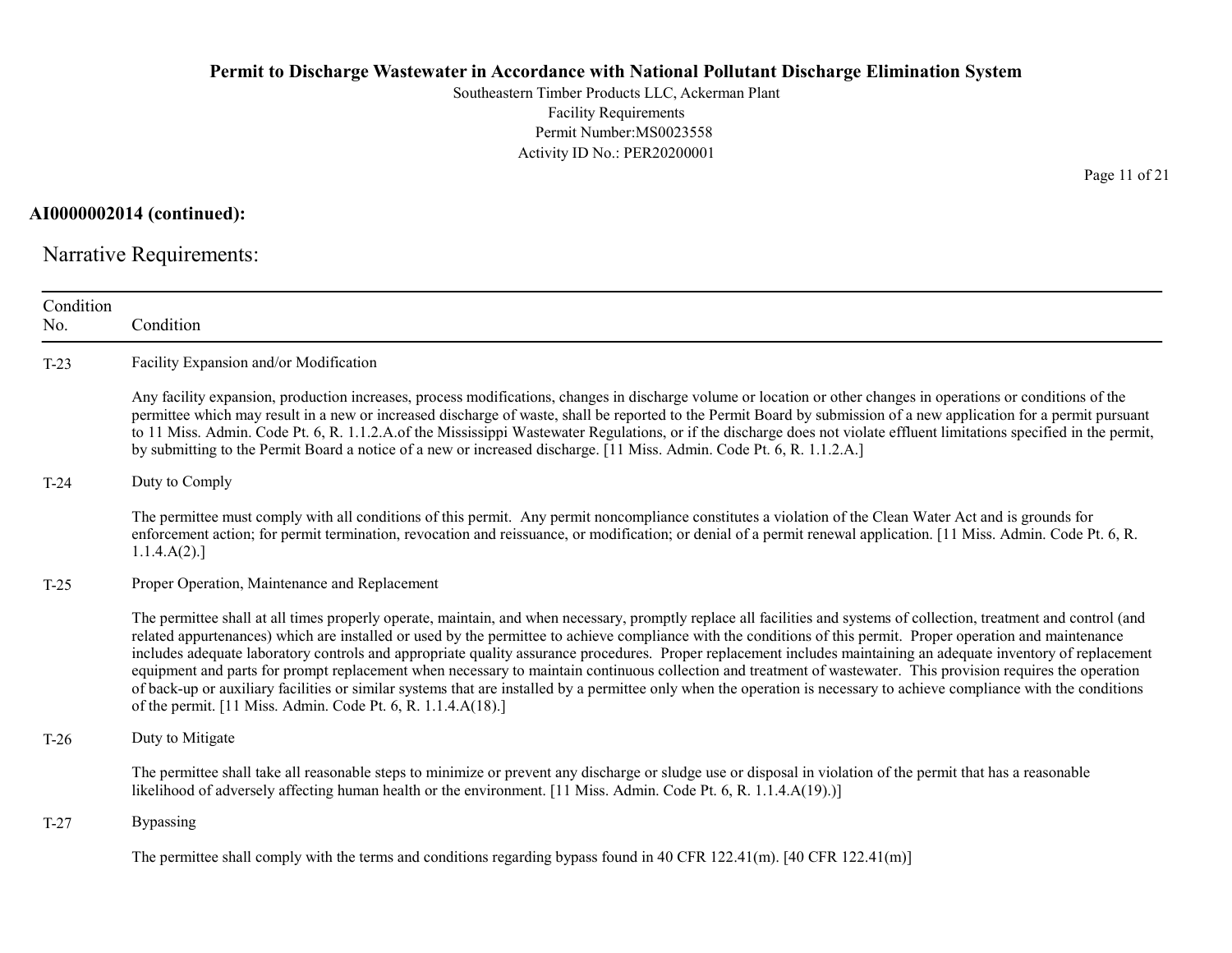Southeastern Timber Products LLC, Ackerman Plant Facility Requirements Permit Number:MS0023558 Activity ID No.: PER20200001

AI0000002014 (continued):

Narrative Requirements:

| Condition<br>No. | Condition                                                                                                                                                                                                                                                                                                                                                                                                                                                                                                                                                                                                                                                                                                                                                                                                          |
|------------------|--------------------------------------------------------------------------------------------------------------------------------------------------------------------------------------------------------------------------------------------------------------------------------------------------------------------------------------------------------------------------------------------------------------------------------------------------------------------------------------------------------------------------------------------------------------------------------------------------------------------------------------------------------------------------------------------------------------------------------------------------------------------------------------------------------------------|
| T-28             | <b>Bypassing - Definitions</b>                                                                                                                                                                                                                                                                                                                                                                                                                                                                                                                                                                                                                                                                                                                                                                                     |
|                  | "Bypass" means the intentional diversion of waste streams from any portion of a treatment facility.                                                                                                                                                                                                                                                                                                                                                                                                                                                                                                                                                                                                                                                                                                                |
|                  | "Severe property damage" means substantial physical damage to property, damage to the treatment facilities which causes them to become inoperable, or substantial<br>and permanent loss of natural resources which can reasonably be expected to occur in the absence of a bypass. Severe property damage does not mean economic<br>loss caused by delays in production. [40 CFR $122.41(m)$ ]                                                                                                                                                                                                                                                                                                                                                                                                                     |
| $T-29$           | Bypassing - Bypass not exceeding limitations                                                                                                                                                                                                                                                                                                                                                                                                                                                                                                                                                                                                                                                                                                                                                                       |
|                  | The permittee may allow any bypass to occur which does not cause effluent limitations to be exceeded, but only if it also is for essential maintenance to assure<br>efficient operation. These bypasses are not subject to the notice and prohibition provisions of the bypass requirements in this permit. [40 CFR 122.41(m)]                                                                                                                                                                                                                                                                                                                                                                                                                                                                                     |
| $T-30$           | Bypassing-Prohibition of Bypass                                                                                                                                                                                                                                                                                                                                                                                                                                                                                                                                                                                                                                                                                                                                                                                    |
|                  | (1) Bypass is prohibited, and the Commission may take enforcement action against a permittee unless:<br>(i) Bypass was unavoidable to prevent loss of life, personal injury, or sever property damage.<br>(ii) There was no feasible alternatives to the bypass, such as the use of auxiliary treatment facilities, retention of untreated wastes, or maintenance during normal<br>periods of equipment downtime. This condition is not satisfied if adequate back-up equipment should have been installed in the exercise of reasonable engineering<br>judgement to prevent a bypass which occurred during normal periods of equipment downtime or preventative maintenance; and<br>(iii) The permittee submitted notices as required under the Twenty-Four Hour reporting requirements set forth in this permit. |
|                  | (2) The Commission may approve an anticipated bypass, after considering its adverse affects, if the Commission determines that it will meet the three conditions<br>listed above in paragraph $(1)$ of this permit condition. [40 CFR 122.41(m)]                                                                                                                                                                                                                                                                                                                                                                                                                                                                                                                                                                   |
| $T-31$           | Upsets                                                                                                                                                                                                                                                                                                                                                                                                                                                                                                                                                                                                                                                                                                                                                                                                             |
|                  | The permittee shall meet the conditions of 40 CFR 122.41(n) regarding "Upsets" and as in the upset requirements of this permit. [11 Miss. Admin. Code Pt. 6, R.<br>1.1.4.A(27).                                                                                                                                                                                                                                                                                                                                                                                                                                                                                                                                                                                                                                    |

Page 12 of 21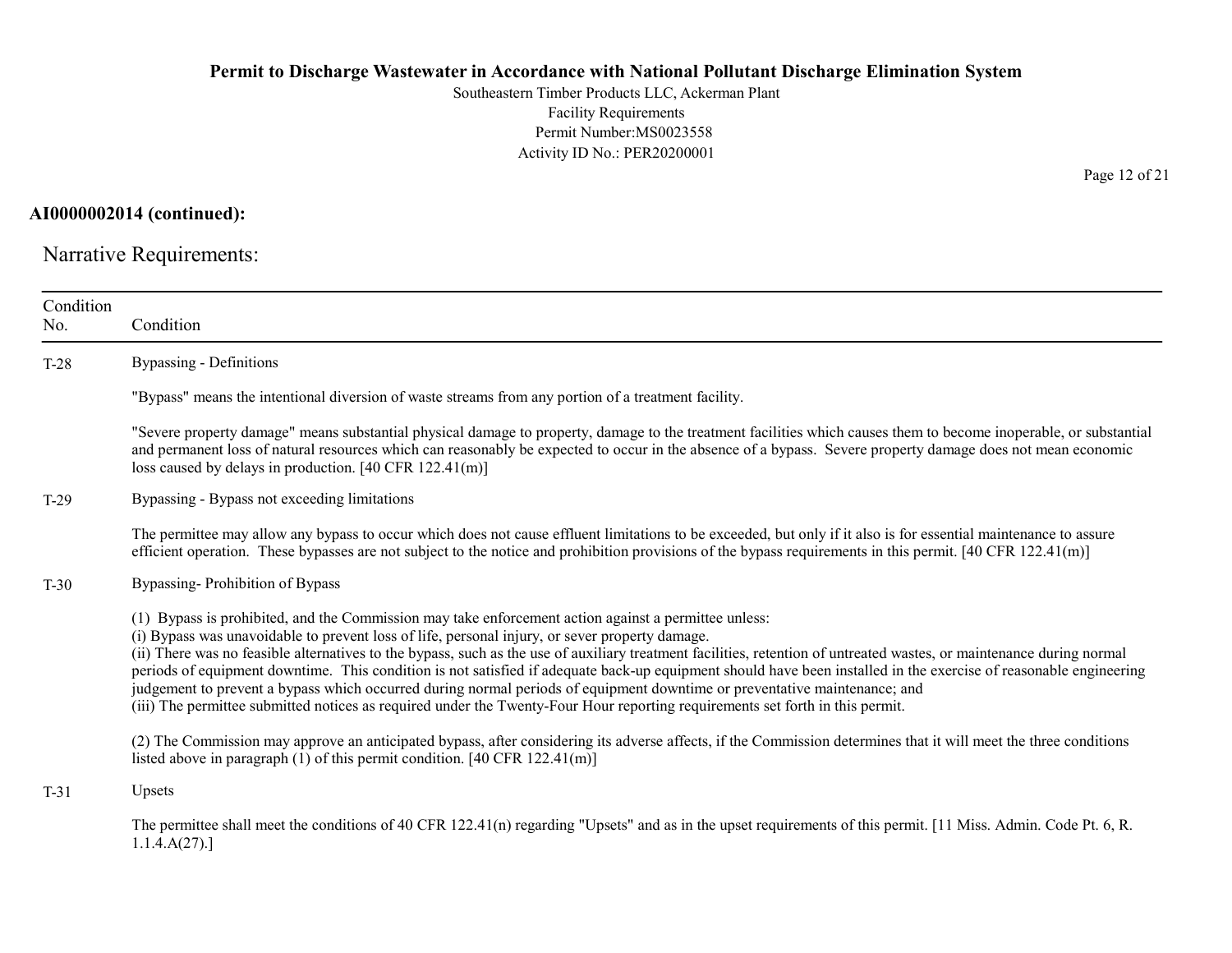Southeastern Timber Products LLC, Ackerman Plant Facility Requirements Permit Number:MS0023558 Activity ID No.: PER20200001

AI0000002014 (continued):

Narrative Requirements:

| Condition<br>No. | Condition                                                                                                                                                                                                                                                                                                                                                                                                                                                                                                                |
|------------------|--------------------------------------------------------------------------------------------------------------------------------------------------------------------------------------------------------------------------------------------------------------------------------------------------------------------------------------------------------------------------------------------------------------------------------------------------------------------------------------------------------------------------|
| $T-32$           | <b>Upsets-Definition</b>                                                                                                                                                                                                                                                                                                                                                                                                                                                                                                 |
|                  | "Upset" means an exceptional incident in which there is unintentional and temporary noncompliance with technology based permit effluent limitations because of<br>factors beyond the reasonable control of the permittee. An upset does not include noncompliance to the extent caused by operational error, improperly designed<br>treatment facilities, inadequate treatment facilities, lack of preventive maintenance, or careless or improper operation. [11 Miss. Admin. Code Pt. 6, R. 1.1.4.A(27).]              |
| $T-33$           | Upsets - Effect of an Upset                                                                                                                                                                                                                                                                                                                                                                                                                                                                                              |
|                  | An upset constitutes an affirmative defense to an action brought for noncompliance with such technology based permit effluent limitations if the "conditions"<br>necessary for demonstration of upset" requirements of this permit are met. Any determination made during administrative review of claims that noncompliance was<br>caused by upset, and before an action for noncompliance, shall not constitute final administrative action subject to judicial review. [11 Miss. Admin. Code Pt. 6,<br>R.1.1.4.A(27). |
| $T-34$           | Upsets - Conditions necessary for demonstration of upset                                                                                                                                                                                                                                                                                                                                                                                                                                                                 |
|                  | A permittee who wishes to establish the affirmative defense of upset shall demonstrate, through properly signed contemporaneous operating logs, or other relevant<br>evidence that:                                                                                                                                                                                                                                                                                                                                      |
|                  | $(1)$ An upset occurred and that the permittee can identify the cause(s) of the upset;<br>(2) The permitted facility was at the time being properly operated;<br>(3) The permittee submitted notice of the upset as required in 40 CFR $122.41(L)(6)(ii)(B)(24-hour notice of noncompliance)$ ; and<br>(4) The permittee complied with any remedial measures required under 40 CFR 122.41(d) (Duty to Mitigate). [11 Miss. Admin. Code Pt. 6, R.1.1.4.A(27).]                                                            |
| $T-35$           | Upsets - Burden of proof                                                                                                                                                                                                                                                                                                                                                                                                                                                                                                 |
|                  | In any enforcement proceeding the permittee seeking to establish the occurrence of an upset has the burden of proof. [11 Miss. Admin. Code Pt. 6, R. 1.1.4.A(27).]                                                                                                                                                                                                                                                                                                                                                       |

Page 13 of 21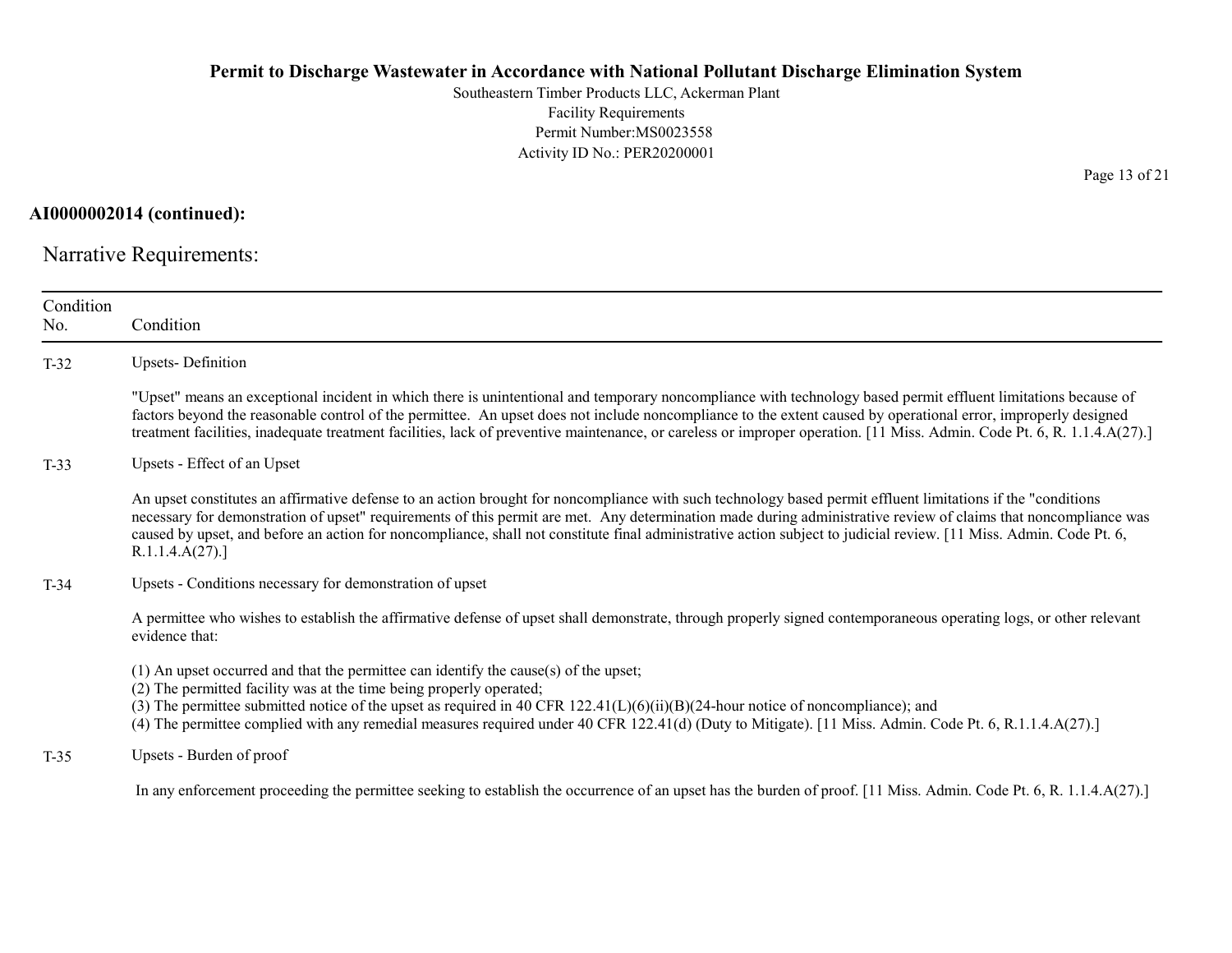Southeastern Timber Products LLC, Ackerman Plant Facility Requirements Permit Number:MS0023558 Activity ID No.: PER20200001

AI0000002014 (continued):

Narrative Requirements:

| Condition<br>No. | Condition                                                                                                                                                                                                                                                                                                                                                                                                                                                                                                                                                                                                                                  |
|------------------|--------------------------------------------------------------------------------------------------------------------------------------------------------------------------------------------------------------------------------------------------------------------------------------------------------------------------------------------------------------------------------------------------------------------------------------------------------------------------------------------------------------------------------------------------------------------------------------------------------------------------------------------|
| $T-36$           | <b>Removed Substances</b>                                                                                                                                                                                                                                                                                                                                                                                                                                                                                                                                                                                                                  |
|                  | Solids, sludges, filter backwash, or other residuals removed in the course of treatment or control of wastewater shall be disposed of in a manner such as to prevent<br>such materials from entering State waters and in a manner consistent with the Mississippi Solid Waste Disposal Act, the Federal Resource Conservation and<br>Recovery Act, and the Mississippi Water Pollution Control Act. [11 Miss. Admin. Code Pt. 6, R. 1.1.4.A(21).]                                                                                                                                                                                          |
| $T-37$           | <b>Power Failures</b>                                                                                                                                                                                                                                                                                                                                                                                                                                                                                                                                                                                                                      |
|                  | If electric power is required, in order to maintain compliance with the conditions and prohibitions of the permit, the permittee shall either:                                                                                                                                                                                                                                                                                                                                                                                                                                                                                             |
|                  | (1) Provide an alternative power source to operate the wastewater control facilities; or, if such alternative power source is not in existence, and no date for its<br>implementation appears in the permit,<br>(2) Halt, reduce, or otherwise control production and/or all wastewater flows upon reduction, loss, or failure of the primary source of power to the wastewater<br>control facilities. [11 Miss. Admin. Code Pt. 6, R. 1.1.4.A(22).)]                                                                                                                                                                                      |
| $T-38$           | Inspection and Entry                                                                                                                                                                                                                                                                                                                                                                                                                                                                                                                                                                                                                       |
|                  | The permittee shall allow any authorized Commission representative to enter the permittee's premises at any reasonable time, to have access to and copy any<br>applicable records, to inspect process facilities, treatment works, monitoring methods or equipment or to take samples, as authorized by Section 49-17-21 of the<br>Code. In the event of investigation during an emergency response action, a reasonable time shall be any time of the day or night. Follow-up investigations<br>subsequent to the conclusion of the emergency event shall be conducted at reasonable times. [11 Miss. Admin. Code Pt. 6, R. 1.1.4.A(17).] |
| $T-39$           | Transfer of Ownership or Control                                                                                                                                                                                                                                                                                                                                                                                                                                                                                                                                                                                                           |
|                  | This permit is not transferable to any person without proper modification of this permit following procedures found in [11 Miss. Admin. Code Pt. 6, R. 1.1.5.C.]                                                                                                                                                                                                                                                                                                                                                                                                                                                                           |
| $T-40$           | <b>Signatory Requirements</b>                                                                                                                                                                                                                                                                                                                                                                                                                                                                                                                                                                                                              |
|                  | All applications, reports, or information submitted to the Permit Board shall be signed and certified. [11 Miss. Admin. Code Pt. 6, R. 1.1.2.C.]                                                                                                                                                                                                                                                                                                                                                                                                                                                                                           |

Page 14 of 21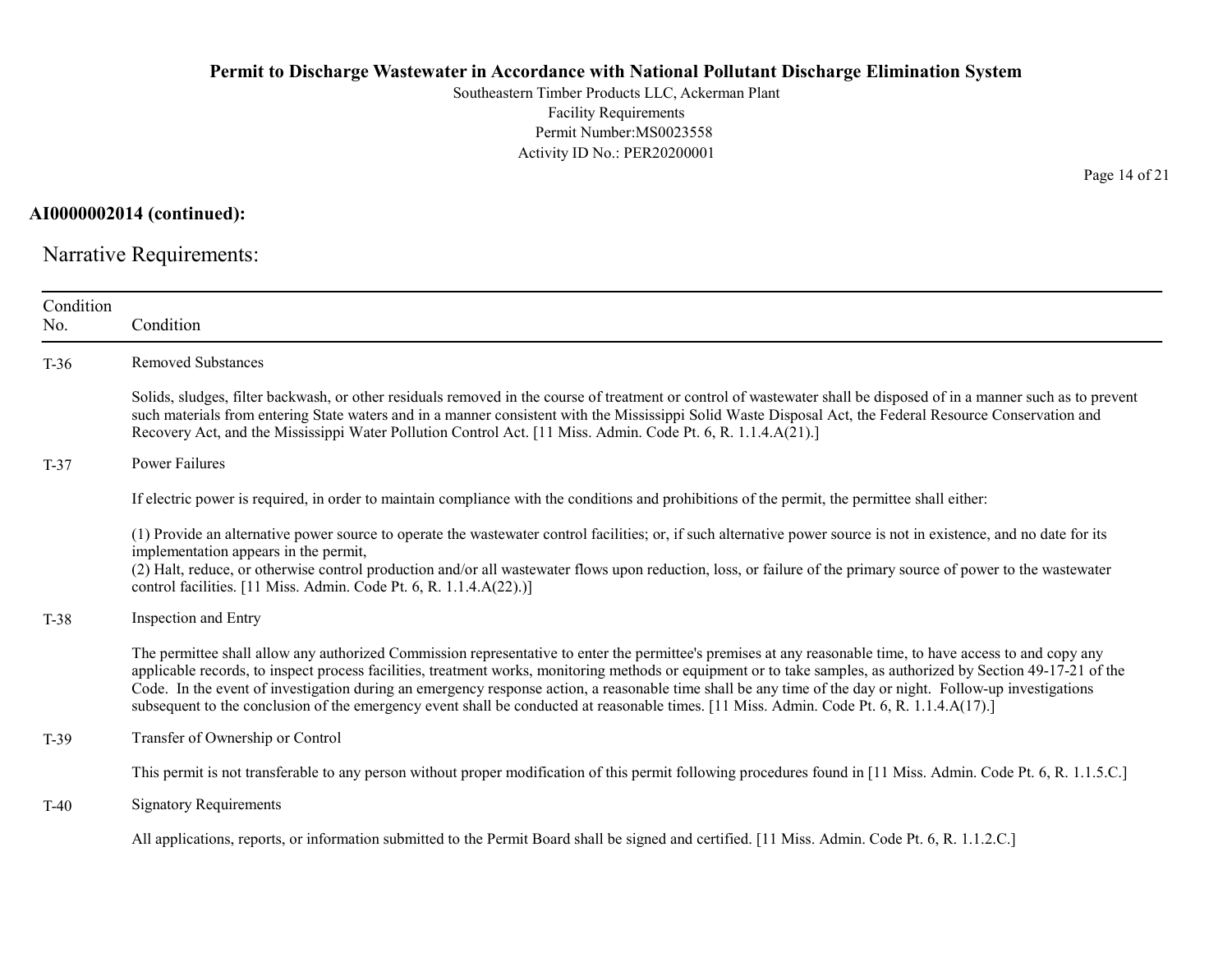Southeastern Timber Products LLC, Ackerman Plant Facility Requirements Permit Number:MS0023558 Activity ID No.: PER20200001

AI0000002014 (continued):

Narrative Requirements:

| Condition<br>No. | Condition                                                                                                                                                                                                                                                                                                                                                                                                                                                                                                                                                                                                                                                                                                                                                                                                                                                                                                                                                                                                                                                                                                                                      |
|------------------|------------------------------------------------------------------------------------------------------------------------------------------------------------------------------------------------------------------------------------------------------------------------------------------------------------------------------------------------------------------------------------------------------------------------------------------------------------------------------------------------------------------------------------------------------------------------------------------------------------------------------------------------------------------------------------------------------------------------------------------------------------------------------------------------------------------------------------------------------------------------------------------------------------------------------------------------------------------------------------------------------------------------------------------------------------------------------------------------------------------------------------------------|
| $T-41$           | <b>Signatory Requirements - Application Signatures</b>                                                                                                                                                                                                                                                                                                                                                                                                                                                                                                                                                                                                                                                                                                                                                                                                                                                                                                                                                                                                                                                                                         |
|                  | All permit applications shall be signed as follows:                                                                                                                                                                                                                                                                                                                                                                                                                                                                                                                                                                                                                                                                                                                                                                                                                                                                                                                                                                                                                                                                                            |
|                  | (1) For a corporation: by a responsible corporate officer. For the purpose of this Section, a responsible corporate officer means: (i) a president, secretary, treasurer<br>or vice president of the corporation in charge of a principal business function, or any other person who performs similar policy - or decision-making function for the<br>corporation, or (ii) the manager of one or more manufacturing, production, or operating facilities provided, the manager is authorized to make management<br>decisions which govern the operation of the regulated facility including having the explicit or implicit duty of making major capital investment recommendations,<br>and initiating and directing other comprehensive measures to assure long term environmental compliance with environmental laws and regulations; the manager can<br>ensure that the necessary systems are established or actions taken to gather complete and accurate information for permit application requirements; and where<br>authority to sign documents has been assigned or delegated to the manager in accordance with corporate procedures. |
|                  | (2) For a partnership or sole proprietorship: by a general partner or the proprietor, respectively; or                                                                                                                                                                                                                                                                                                                                                                                                                                                                                                                                                                                                                                                                                                                                                                                                                                                                                                                                                                                                                                         |
|                  | (3) For a municipality, State, Federal, or other public agency: by either a principal executive officer or ranking elected official. [11 Miss. Admin. Code Pt. 6, R.<br>1.1.2.C.]                                                                                                                                                                                                                                                                                                                                                                                                                                                                                                                                                                                                                                                                                                                                                                                                                                                                                                                                                              |
| $T-42$           | Signatory Requirements - Reports and Other Information                                                                                                                                                                                                                                                                                                                                                                                                                                                                                                                                                                                                                                                                                                                                                                                                                                                                                                                                                                                                                                                                                         |
|                  | All reports required by the permit and other information requested by the Permit Board shall be signed by a person described by the application signature<br>requirements in this permit or by a duly authorized representative of that person. A person is a duly authorized representative only if:                                                                                                                                                                                                                                                                                                                                                                                                                                                                                                                                                                                                                                                                                                                                                                                                                                          |
|                  | (1) The authorization is made in writing by a person described by the application signature requirements;<br>(2) The authorization specifies either an individual or a position having responsibility for the overall operation of the regulated facility or activity, such as the<br>position of plant manager, operator of a well or a well field, superintendent, position having overall responsibility for environmental matters for the company. (A<br>duly authorized representative may thus be either a named individual or any individual occupying a named position.); and<br>(3) The written authorization is submitted to the Permit Board. [11 Miss. Admin. Code Pt. 6, R. 1.1.2.C.]                                                                                                                                                                                                                                                                                                                                                                                                                                             |

Page 15 of 21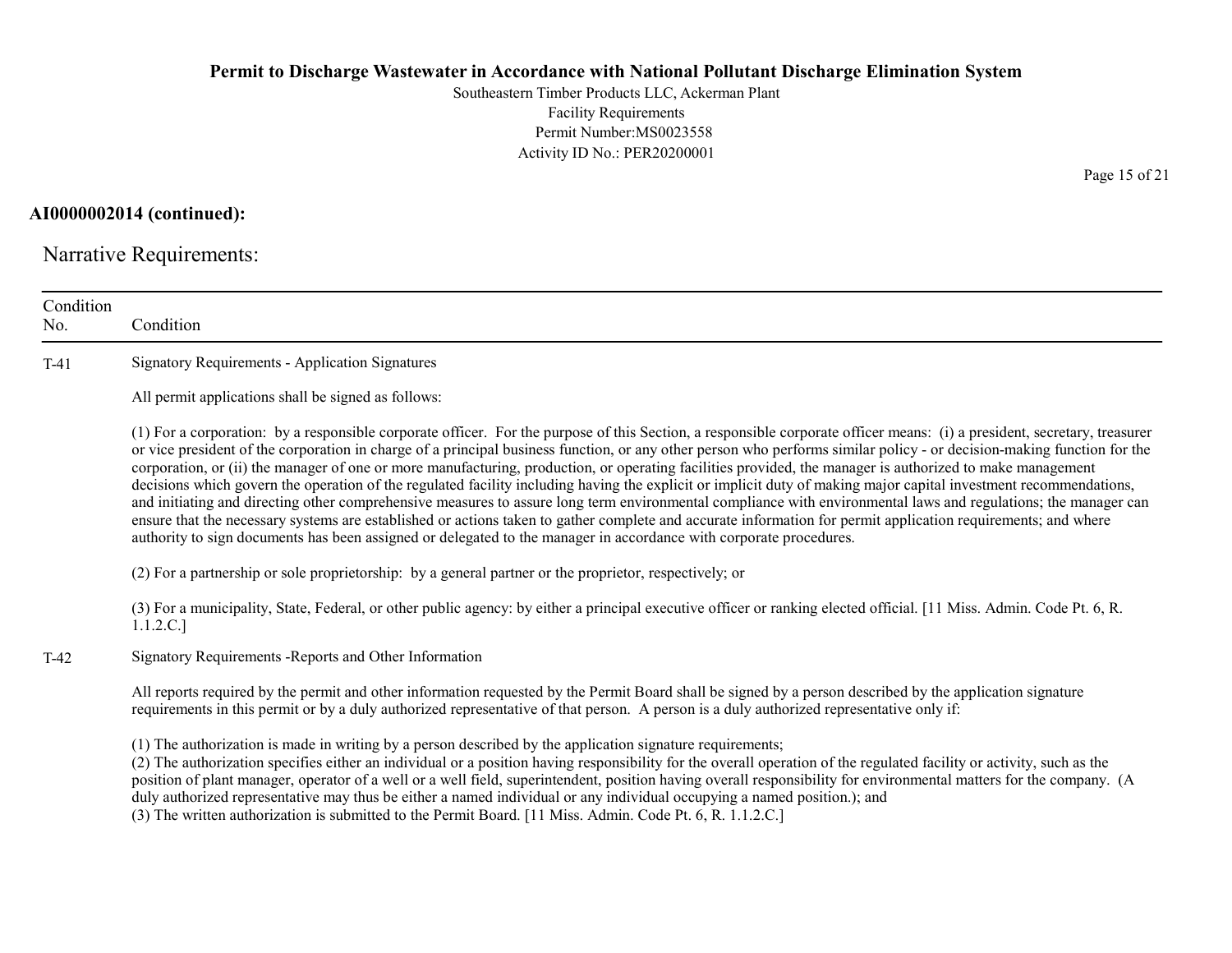Southeastern Timber Products LLC, Ackerman Plant Facility Requirements Permit Number:MS0023558 Activity ID No.: PER20200001

## AI0000002014 (continued):

Narrative Requirements:

| Condition<br>No. | Condition                                                                                                                                                                                                                                                                                                                                                                                                                                                                                                                                                                                                                                                                                                                |
|------------------|--------------------------------------------------------------------------------------------------------------------------------------------------------------------------------------------------------------------------------------------------------------------------------------------------------------------------------------------------------------------------------------------------------------------------------------------------------------------------------------------------------------------------------------------------------------------------------------------------------------------------------------------------------------------------------------------------------------------------|
| $T-43$           | Signatory Requirements - Changes to Authorization                                                                                                                                                                                                                                                                                                                                                                                                                                                                                                                                                                                                                                                                        |
|                  | If an authorization under the signatory requirements of this permit is no longer accurate because a different individual or position has responsibility for the overall<br>operation of the facility, a new authorization satisfying the signatory requirements of this permit must be submitted to the Permit Board prior to or together with any<br>reports, information, or applications. [11 Miss. Admin. Code Pt. 6, R. 1.1.2.C.]                                                                                                                                                                                                                                                                                   |
| $T-44$           | Signatory Requirements - Certification                                                                                                                                                                                                                                                                                                                                                                                                                                                                                                                                                                                                                                                                                   |
|                  | Any person signing a document under the signatory requirements stated in this permit shall make the following certification:                                                                                                                                                                                                                                                                                                                                                                                                                                                                                                                                                                                             |
|                  | "I certify under penalty of law that this document and all attachments were prepared under the direction or supervision in accordance with a system designed to<br>assure that qualified personnel properly gather and evaluate the information submitted. Based on my inquiry of the person or persons who manage the system, or<br>those persons directly responsible for gathering the information, the information submitted is, to the best of my knowledge and belief, true, accurate, and complete.<br>I am aware that there are significant penalties for submitting false information, including the possibility of fine and imprisonment for knowing violations." [11 Miss.<br>Admin. Code Pt. 6, R. 1.1.2.C.] |
| $T-45$           | Availability of Records<br>Except for information deemed to be confidential under the Mississippi Code Ann. 49-17-39 and 40 CFR 123.41, file information relating to this permit shall be<br>made available for public inspection and copying during normal business hours at the office of the Department of Environmental Quality in Jackson, Mississippi.<br>Written request must be provided in accordance with policies developed by the Commission and must state, specifically, records proposed for review, date proposed<br>for review and copying requirements. [11 Miss. Admin. Code Pt. 6, R. 1.1.3.E.]                                                                                                      |
| $T-46$           | Duty to Provide Information                                                                                                                                                                                                                                                                                                                                                                                                                                                                                                                                                                                                                                                                                              |
|                  | The permittee shall furnish to the Permit Board within a reasonable time any relevant information which the Permit Board may request to determine whether cause<br>exists for modifying, revoking and reissuing, or terminating the permit, or to determine compliance with the permit. The permittee shall also furnish to the Permit<br>Board upon request, copies of records required to be kept by the permit. [11 Miss. Admin. Code Pt. 6, R. 1.1.4.A(16).]                                                                                                                                                                                                                                                         |

Page 16 of 21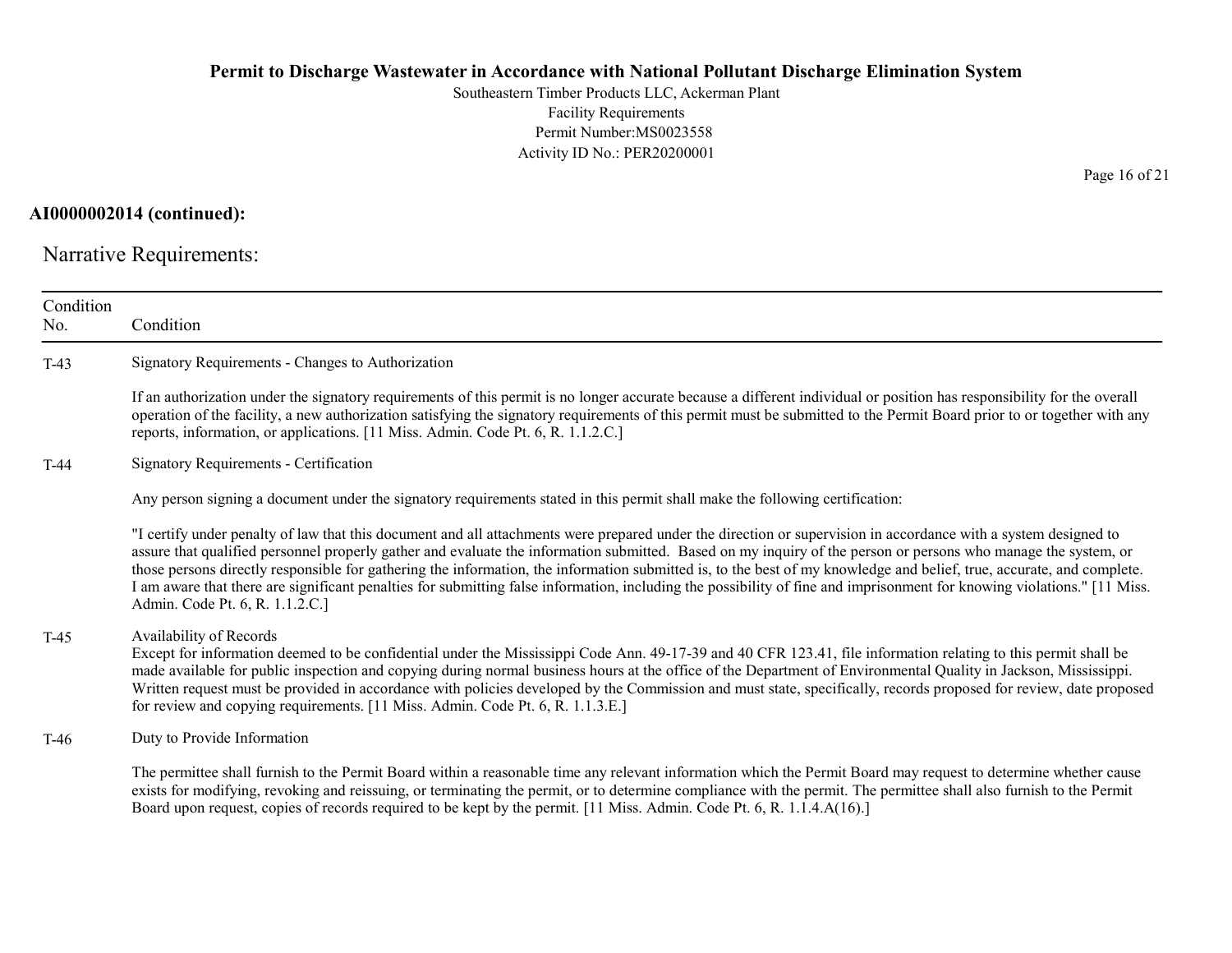Southeastern Timber Products LLC, Ackerman Plant Facility Requirements Permit Number:MS0023558 Activity ID No.: PER20200001

AI0000002014 (continued):

Narrative Requirements:

| Condition<br>No. | Condition                                                                                                                                                                                                                                                                                                                                                                                                                                                                                                                                                                                                                                                                            |
|------------------|--------------------------------------------------------------------------------------------------------------------------------------------------------------------------------------------------------------------------------------------------------------------------------------------------------------------------------------------------------------------------------------------------------------------------------------------------------------------------------------------------------------------------------------------------------------------------------------------------------------------------------------------------------------------------------------|
| $T-47$           | <b>Toxic Pollutants</b>                                                                                                                                                                                                                                                                                                                                                                                                                                                                                                                                                                                                                                                              |
|                  | The permittee shall comply with any toxic effluent standard or prohibition (including any schedule of compliance specified in such effluent standard or prohibition)<br>established under Section 307(a) of the Federal Water Pollution Control Act. [11 Miss. Admin. Code Pt. 6, R. 1.1.4.A(26).]                                                                                                                                                                                                                                                                                                                                                                                   |
| T-48             | Toxic Pollutants Notification Requirements                                                                                                                                                                                                                                                                                                                                                                                                                                                                                                                                                                                                                                           |
|                  | The permittee shall comply with the applicable provisions of 40 CFR 122.42. [11 Miss. Admin. Code Pt. 6, R. 1.1.4.A(26).]                                                                                                                                                                                                                                                                                                                                                                                                                                                                                                                                                            |
| $T-49$           | Civil and Criminal Liability                                                                                                                                                                                                                                                                                                                                                                                                                                                                                                                                                                                                                                                         |
|                  | (1) Any person who violates a term, condition or schedule of compliance contained within this permit or the Mississippi Water Pollution Control Law is subject to<br>the actions defined by law.<br>(2) Except as provided in permit conditions on "Bypassing" and "Upsets", nothing in this permit shall be construed to relieve the permittee from civil or criminal<br>penalties for noncompliance.<br>(3) It shall not be the defense of the permittee in an enforcement action that it would have been necessary to halt or reduce the permitted activity in order to maintain<br>compliance with the conditions of this permit. [11 Miss. Admin. Code Pt. 6, R. 1.1.4.A(24).)] |
| $T-50$           | Oil and Hazardous Substance Liability                                                                                                                                                                                                                                                                                                                                                                                                                                                                                                                                                                                                                                                |
|                  | Nothing in this permit shall be construed to preclude the institution of any legal action or relieve the permittee from any responsibilities, liabilities, or penalties to<br>which the permittee is or may be subject to under Section 311 of the Federal Water Pollution Control Act and applicable provisions under Mississippi Law<br>pertaining to transportation, storage, treatment, or spillage of oil or hazardous substances. [11 Miss. Admin. Code Pt. 6, R. 1.1.4.A(23).]                                                                                                                                                                                                |
| $T-51$           | Property Rights                                                                                                                                                                                                                                                                                                                                                                                                                                                                                                                                                                                                                                                                      |
|                  | The issuance of this permit does not convey any property rights in either real or personal property, or any exclusive privileges, nor does it authorize any injury to<br>private property or any invasion of personal rights, nor any infringement of Federal, State, or local laws or regulations. [11 Miss. Admin. Code Pt. 6, R. 1.1.5.<br>E.]                                                                                                                                                                                                                                                                                                                                    |

Page 17 of 21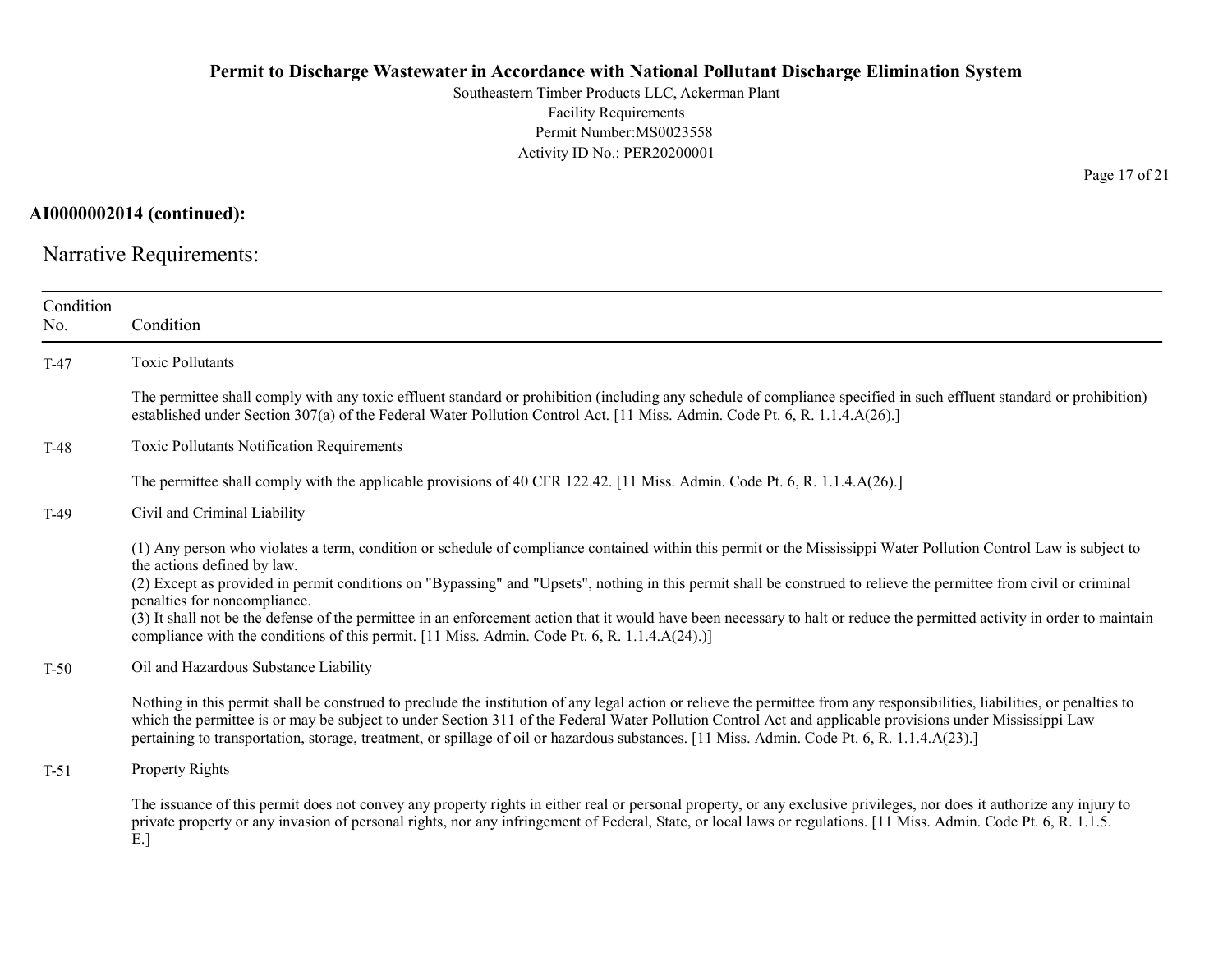Southeastern Timber Products LLC, Ackerman Plant Facility Requirements Permit Number:MS0023558 Activity ID No.: PER20200001

AI0000002014 (continued):

Narrative Requirements:

| Condition<br>No. | Condition                                                                                                                                                                                                                                                                                                                                                                                                                                                                                                                                                                                                                                                                                                                                                                                                                                                                                                                                                             |
|------------------|-----------------------------------------------------------------------------------------------------------------------------------------------------------------------------------------------------------------------------------------------------------------------------------------------------------------------------------------------------------------------------------------------------------------------------------------------------------------------------------------------------------------------------------------------------------------------------------------------------------------------------------------------------------------------------------------------------------------------------------------------------------------------------------------------------------------------------------------------------------------------------------------------------------------------------------------------------------------------|
| $T-52$           | Severability                                                                                                                                                                                                                                                                                                                                                                                                                                                                                                                                                                                                                                                                                                                                                                                                                                                                                                                                                          |
|                  | The provisions of this permit are severable. If any provision of this permit, or the application of any provision of this permit to any circumstances, is challenged or<br>held invalid, the validity of the remaining permit provisions and/or portions thereof or their application to other persons or sets of circumstances, shall not be<br>affected thereby. [11 Miss. Admin. Code Pt. 6, R. 1.1.4.A(25).]                                                                                                                                                                                                                                                                                                                                                                                                                                                                                                                                                      |
| $T-53$           | Protection of Confidential Information                                                                                                                                                                                                                                                                                                                                                                                                                                                                                                                                                                                                                                                                                                                                                                                                                                                                                                                                |
|                  | (1) Pursuant to Miss. Code Ann. ' 49-17-39 and 40 CFR 123.41, the Permit Board shall make available to the public all information contained on any form and all<br>public comments on such information. Effluent data and information concerning air or water quality shall also be made available to the public. Information that is<br>determined by the Commission to be trade secrets shall not be disclosed to the public without prior consent of the source of such information. When a claim of<br>confidentiality is made by a person in accordance with the provisions of Miss. Code Ann. '49-17-39, a recommendation on the questions of confidentiality shall be<br>made by the Commission and forwarded to the Regional Administrator (or his/her designee) of EPA for his concurrence in such determination of confidentiality. [11<br>Miss. Admin. Code Pt. 6, R. 1.1.3.F.]                                                                            |
| $T-54$           | Protection of Confidential Information-continued                                                                                                                                                                                                                                                                                                                                                                                                                                                                                                                                                                                                                                                                                                                                                                                                                                                                                                                      |
|                  | (2) A copy of a State, UIC, or NPDES permit application, public notice, fact sheet, draft permit and other forms relating thereto, including written public comment<br>and other reports, files and information relating to the application not classified as confidential information by the Commission pursuant to part (1) of this<br>requirement, shall be available for public inspection and copying during normal business hours at the office of the Department in Jackson, Mississippi. [11 Miss.]<br>Admin. Code Pt. 6, R. 1.1.3.F.]                                                                                                                                                                                                                                                                                                                                                                                                                        |
| $T-55$           | Protection of Confidential Information-continued                                                                                                                                                                                                                                                                                                                                                                                                                                                                                                                                                                                                                                                                                                                                                                                                                                                                                                                      |
|                  | (3) Upon determination by the Commission that information submitted by a permit applicant is entitled to protection against disclosure as trade secrets, the<br>information shall be so labeled and otherwise handled as confidential. Copies of the information and a notice of the Commission's action shall be forwarded to the<br>Regional Administrator (or his/her designee). In making its determination of entitlement to protection as a trade secret, the Commission shall follow the procedure<br>set forth in Miss. Code Ann. ' 49-17-39. In the event the Commission denies the claim of confidentiality, the applicant shall have, upon notification thereof, the right<br>to appeal the Commission's determination in the same manner provided for other orders of the Commission. No disclosure, except to EPA, shall be allowed until<br>any appeal from the determination of the Commission is completed. [11 Miss. Admin. Code Pt. 6, R. 1.1.3.F.] |

Page 18 of 21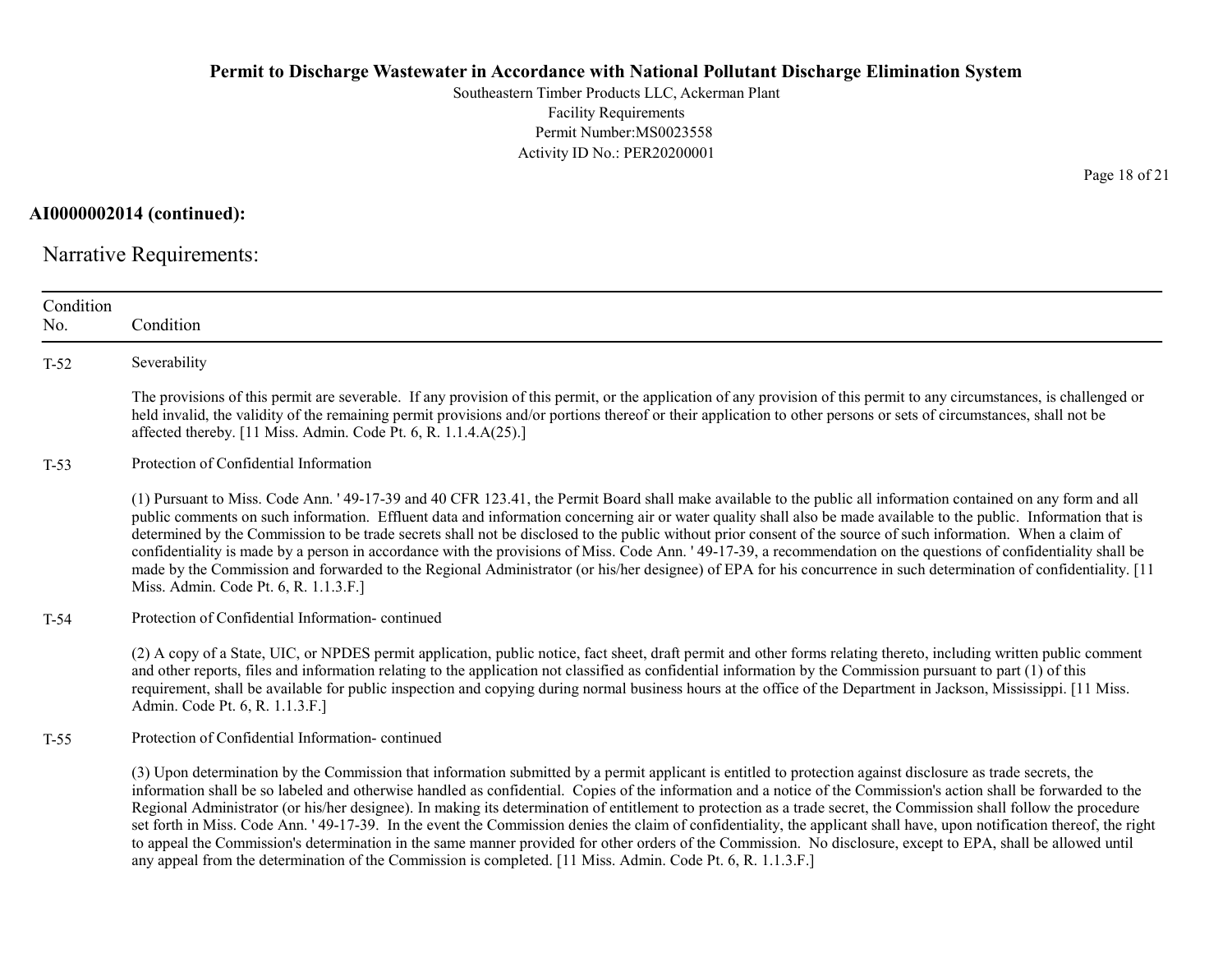Southeastern Timber Products LLC, Ackerman Plant Facility Requirements Permit Number:MS0023558 Activity ID No.: PER20200001

## AI0000002014 (continued):

Narrative Requirements:

| Condition<br>No. | Condition                                                                                                                                                                                                                                                                                                                                                                                                                                                                                                                                                                                                                                                                                                                                                                                                                                                                                                                                          |
|------------------|----------------------------------------------------------------------------------------------------------------------------------------------------------------------------------------------------------------------------------------------------------------------------------------------------------------------------------------------------------------------------------------------------------------------------------------------------------------------------------------------------------------------------------------------------------------------------------------------------------------------------------------------------------------------------------------------------------------------------------------------------------------------------------------------------------------------------------------------------------------------------------------------------------------------------------------------------|
| $T-56$           | Spill Prevention and Best Management Plans                                                                                                                                                                                                                                                                                                                                                                                                                                                                                                                                                                                                                                                                                                                                                                                                                                                                                                         |
|                  | Any permittee which has above ground bulk storage capacity, of more than 1320 gallons or any single container with a capacity greater than 660 gallons, of<br>materials and/or liquids (including but not limited to, all raw, finished and/or waste material) with chronic or acute potential for pollution impact on waters of the<br>State and not subject to Mississippi Hazardous Waste Management Regulations or 40 CFR 112 (Oil Pollution Prevention) regulations shall provide secondary<br>containment as found in 40 CFR 112 or equivalent protective measures such as trenches or waterways which would conduct any tank releases to a permitted<br>treatment system or sufficient equalization or treatment capacity needed to prevent chronic/acute pollution impact. [11 Miss. Admin. Code Pt. 6, R. 1.1.4.A(12)(a).]                                                                                                                |
| $T-57$           | Reopener Clause                                                                                                                                                                                                                                                                                                                                                                                                                                                                                                                                                                                                                                                                                                                                                                                                                                                                                                                                    |
|                  | This permit shall be modified, or alternately, revoked and reissued, to comply with any applicable effluent standard, limitation or storm water regulation issued or<br>approved under Section $301(b)(2)(C)$ , and (D), $304(b)(2)$ , $307(a)(2)$ and $402(p)$ of the Federal Water Pollution Control Act if the effluent standard, limitation or<br>regulation so issued or approved:                                                                                                                                                                                                                                                                                                                                                                                                                                                                                                                                                            |
|                  | 1. Contains different conditions or is otherwise more stringent than any effluent limitation in the permit; or<br>2. Controls any pollutant not limited in the permit.<br>3. This permit shall be modified to reflect any additional or otherwise more stringent limitations and additional monitoring as determined to be necessary by the<br>results of a Completed TMDL. [11 Miss. Admin. Code Pt. 6, R. 1.1.4.F(1).]                                                                                                                                                                                                                                                                                                                                                                                                                                                                                                                           |
| $T-58$           | <b>Closure Requirements</b>                                                                                                                                                                                                                                                                                                                                                                                                                                                                                                                                                                                                                                                                                                                                                                                                                                                                                                                        |
|                  | Should the permittee decide to permanently close and abandon the premises upon which it operates, it shall provide a Closure Plan to the Permit Board no later than<br>90 days prior to doing so. This Closure Plan shall address how and when all manufactured products, by-products, raw materials, stored chemicals, and solid and<br>liquid waste and residues will be removed from the premises or permanently disposed of on site such that no potential environmental hazard to the waters of the<br>State will be presented. Closure plan(s) submitted to and approved by Mississippi Department of Environmental Quality for compliance with other environmental<br>regulations will satisfy the closure requirements for those items specifically addressed in the closure plan(s) as long as the closure does not present a potential for<br>environmental hazard to waters of the State. [11 Miss. Admin. Code Pt. 6, R. 1.1.4.A(11).] |

Page 19 of 21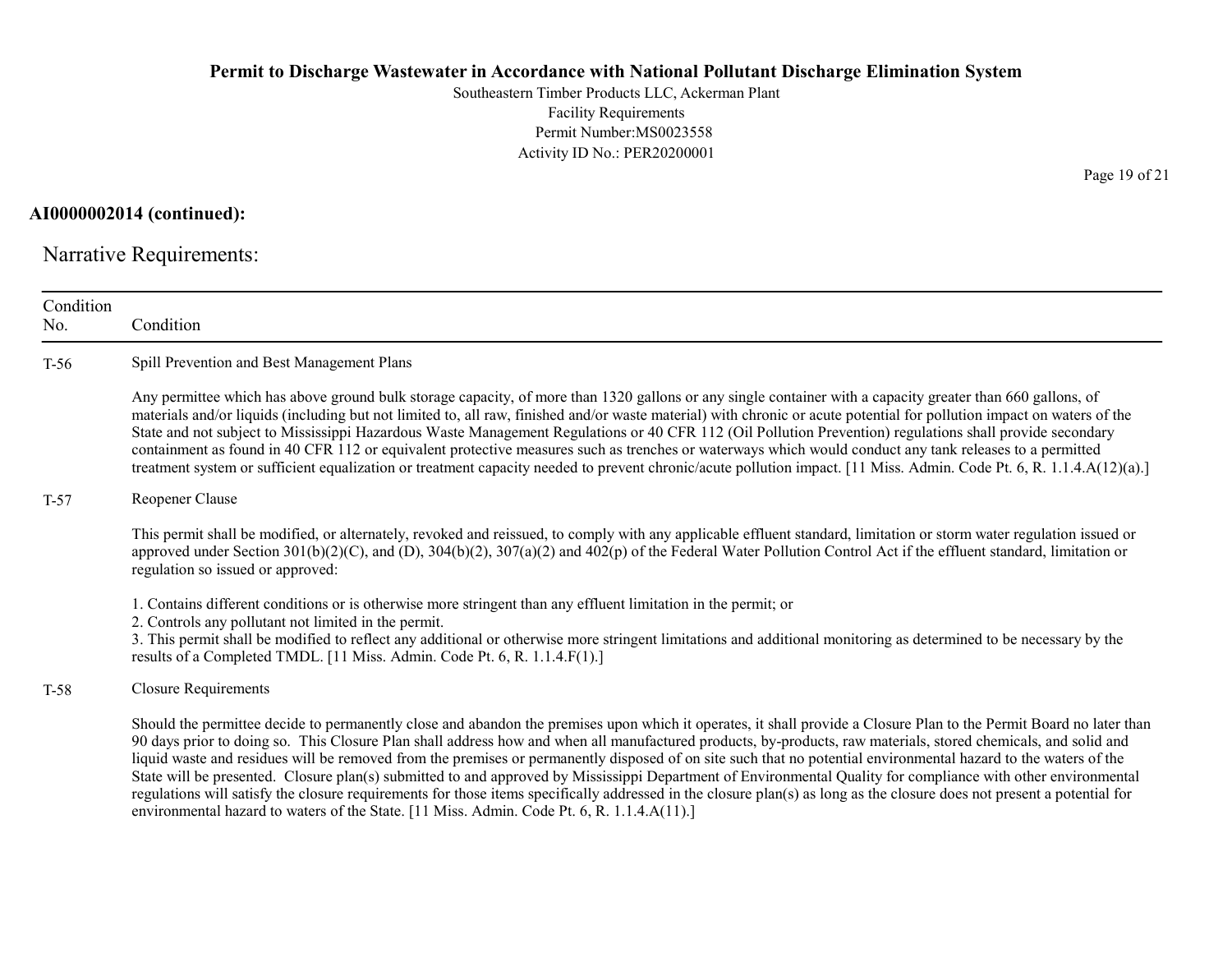Southeastern Timber Products LLC, Ackerman Plant Facility Requirements Permit Number:MS0023558 Activity ID No.: PER20200001

AI0000002014 (continued):

Narrative Requirements:

| Condition<br>No. | Condition.                                                                                                                                                                                                                                                                                                                                         |
|------------------|----------------------------------------------------------------------------------------------------------------------------------------------------------------------------------------------------------------------------------------------------------------------------------------------------------------------------------------------------|
| $T-59$           | Permit Actions                                                                                                                                                                                                                                                                                                                                     |
|                  | The permit may be modified, revoked and reissued, or terminated for cause. The filing of a request by the permittee for a permit modification, revocation and<br>reissuance, or termination, or a modification of planned changes or anticipated noncompliance, does not stay any permit condition. [11 Miss. Admin. Code Pt. 6, R.<br>1.1.5.C(5). |

Page 20 of 21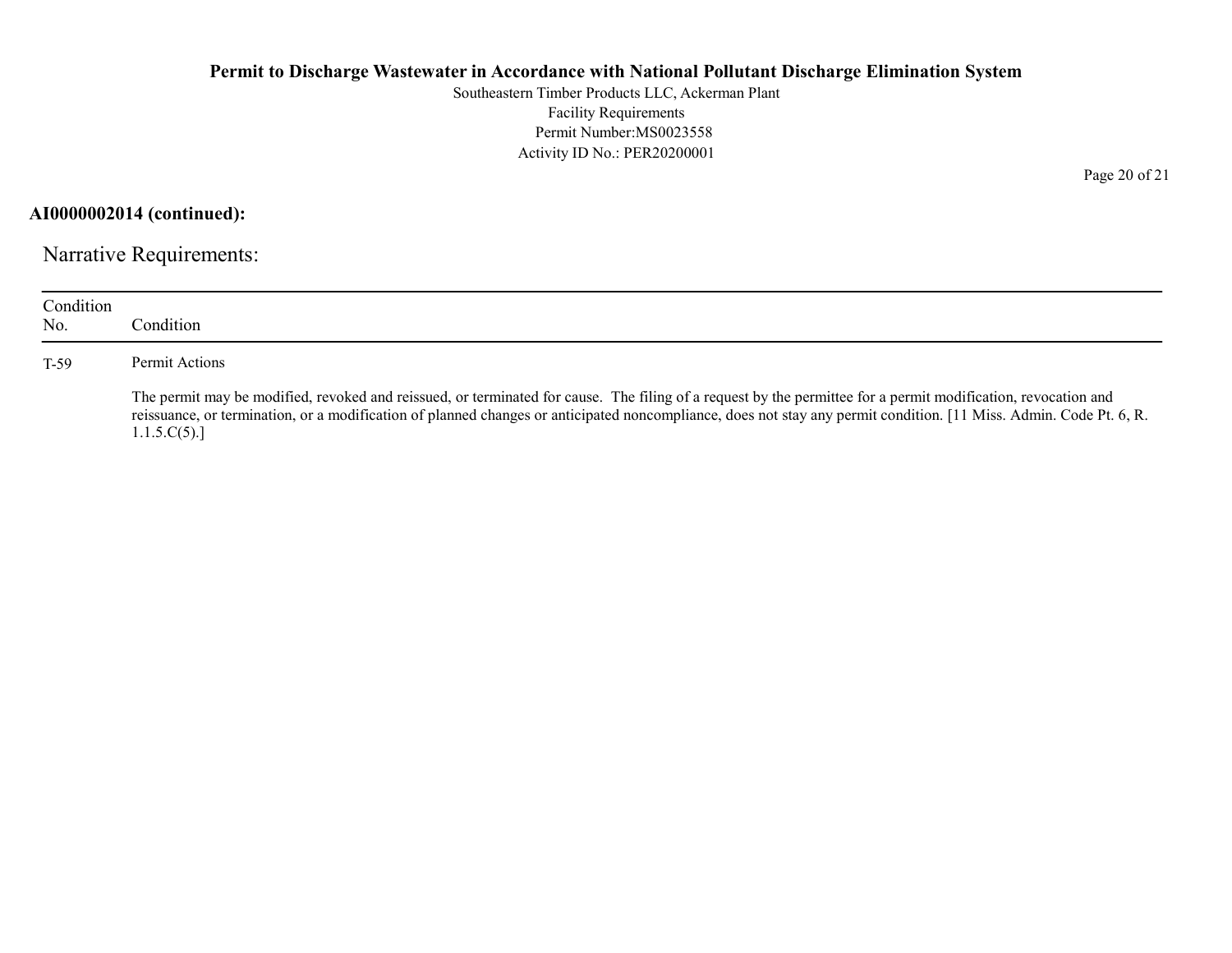Southeastern Timber Products LLC, Ackerman Plant Facility Requirements Permit Number:MS0023558 Activity ID No.: PER20200001

Page 21 of 21

## RPNT0000000001 (MS00235580-001) Outfall 001 (Overflow from the west log spray recirculation pond comprised of storm water and log spray run-off.) :

Submittal/Action Requirements:

| Condition<br>No. | Condition                                                                                                                                                                                  |
|------------------|--------------------------------------------------------------------------------------------------------------------------------------------------------------------------------------------|
| $S-1$            | The Permittee shall submit analytical results on an annual Discharge Monitoring Report (DMR): Due annually by the 28th of January. [11 Miss. Admin. Code Pt. 6,<br>R. 1.1.4. $A(15)(c)$ .] |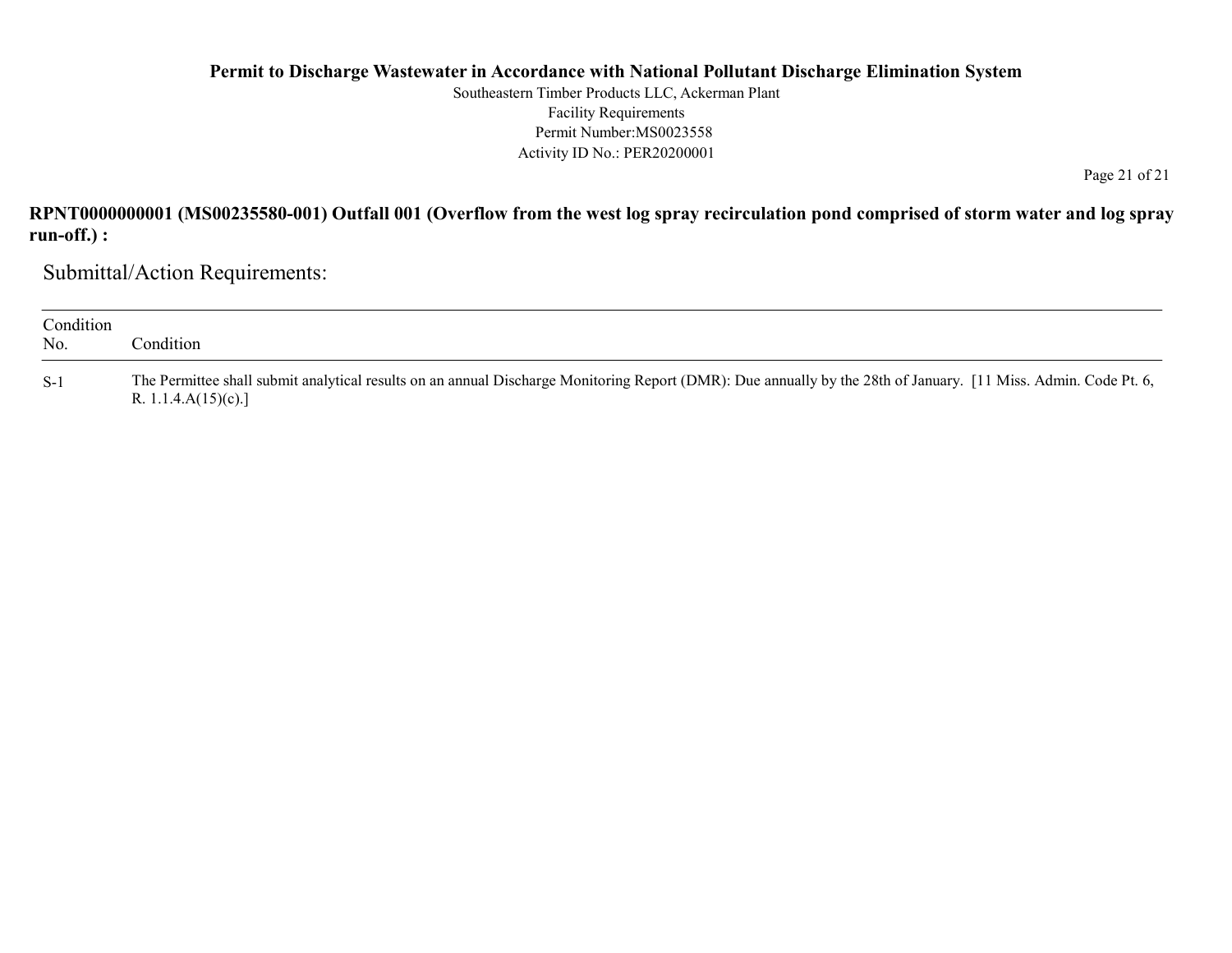## GENERAL INFORMATION

## 240 PCA Road Ackerman, MS Choctaw County Southeastern Timber Products LLC, Ackerman Plant

## Alternate/Historic Identifiers

| ID           | <b>Alternate/Historic Name</b>                      | <b>User Group</b>            | <b>Start Date</b> | <b>End Date</b> |
|--------------|-----------------------------------------------------|------------------------------|-------------------|-----------------|
| 2014         | Southeastern Timber Products, LLC                   | Official Site Name           | 5/27/2010         |                 |
| 2801900005   | Southeastern Timber Products LLC, Ackerman Plant    | Air-AIRS AFS                 | 10/12/2000        |                 |
| 040000005    | Packaging Corporation of America, Ackerman Plant    | Air-Title V Operating        | 7/30/1997         | 7/1/2002        |
| MSR000945    | Packaging Corporation of America, Ackerman Plant    | GP-Baseline                  | 2/9/1994          | 7/13/1997       |
| MS0023558    | Packaging Corporation of America, Ackerman Plant    | Water - NPDES                | 6/26/1997         | 6/26/1997       |
| MSU094192    | Packaging Corporation of America, Ackerman Plant    | Water - SOP                  | 8/12/1997         | 7/15/2002       |
| MS0023558    | Packaging Corporation of America, Ackerman Plant    | Water - NPDES                | 12/1/1999         | 9/24/2004       |
| MSU094192    | Packaging Corporation of America, Ackerman Plant    | Water - SOP                  | 12/1/1999         | 12/1/1999       |
| MSR000945    | Packaging Corporation of America, Ackerman Plant    | GP-Baseline                  | 12/13/2000        | 12/27/2005      |
| 040000005    | Packaging Corporation of America, Ackerman Plant    | Air-Title V Operating        | 10/28/2002        | 9/30/2007       |
| SW0100040484 | Packaging Corporation of America, Ackerman Landfill | SolidWaste - NonMSW Landfill | 9/20/2000         | 9/20/2010       |
| MS0023558    | Packaging Corporation of America, Ackerman Plant    | Water - NPDES                | 9/24/2004         | 8/31/2009       |
| MSR000945    | Packaging Corporation of America, Ackerman Plant    | GP-Baseline                  | 12/27/2005        | 6/15/2010       |
| 040000005    | Southeastern Timber Products LLC, Ackerman Plant    | Air-Title V Fee Customer     | 7/30/1997         |                 |
| 040000005    | Packaging Corporation of America, Ackerman Plant    | Air-Title V Operating        | 12/21/2007        | 6/15/2010       |
| MSR105125    | Packaging Corporation of America, Ackerman Plant    | GP-Construction              | 7/16/2008         | 5/31/2010       |
| 2014         | Packaging Corporation of America                    | Historic Site Name           | 2/9/1994          | 5/27/2010       |
| MS0023558    | Southeastern Timber Products LLC, Ackerman Plant    | Water - NPDES                | 6/15/2010         | 5/31/2015       |
| 040000005    | Southeastern Timber Products LLC, Ackerman Plant    | Air-Title V Operating        | 6/15/2010         | 11/30/2012      |
| MSR000945    | Southeastern Timber Products LLC, Ackerman Plant    | GP-Baseline                  | 6/15/2010         | 9/30/2010       |
| MSR000945    | Southeastern Timber Products LLC, Ackerman Plant    | GP-Baseline                  | 3/4/2011          | 3/31/2016       |
| 040000005    | Southeastern Timber Products LLC, Ackerman Plant    | Air-Construction             | 4/4/2011          |                 |
| 040000005    | Southeastern Timber Products LLC, Ackerman Plant    | Air-Title V Operating        | 12/8/2014         | 11/30/2019      |